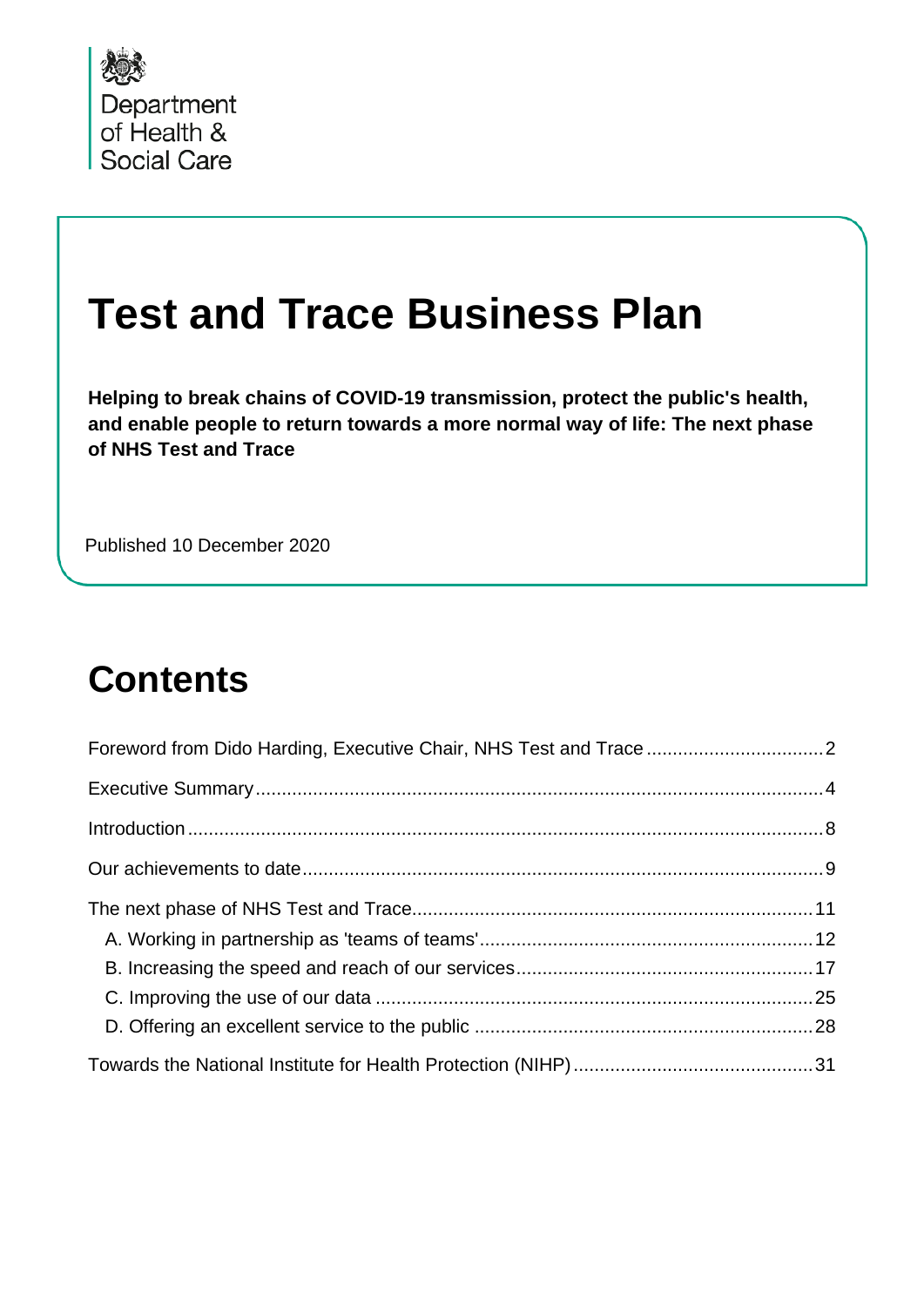# <span id="page-1-0"></span>**Foreword from Dido Harding, Executive Chair, NHS Test and Trace**

**In July, we set out the plan for NHS Test and Trace to take us through summer and into winter.** 

**When the Test and Trace service began, we were still learning about the virus. We did not fully know how prevalent COVID-19 was, or the number of people who had the virus but did not have symptoms.**

To help stop the virus, we stood up an integrated system at extraordinary speed so we could test at scale and trace the contacts of people who tested positive to advise them to self-isolate. We also created the Joint Biosecurity Centre which, with Public Health England, the Office for National Statistics and analysts from across government and academia, has deepened our understanding of the progress of the virus, allowing us to intervene early and with evidence. We launched the NHS COVID-19 app in September, which has now been downloaded over 20 million times and, on the Apple App Store, is the second most downloaded app in the UK in 2020.

This has only been possible by working in partnership with others. We strive to be 'teams of teams' made up of local authorities and Directors of Public Health, the NHS, Public Health England, public, private and not-for-profit sector partners, and the devolved administrations. It is thanks to them that as a country, we have made such unprecedented strides in developing our testing and contact tracing capacity and systems. These collective efforts mean that: over 20% of the population has been tested at least once; over 41 million tests have been carried out; and over 2 million people have been contacted and told to self-isolate.

As we now exit the second lockdown, it's fair to say that in many ways we face some of the most difficult circumstances yet. Colder weather will bring more general ill health and place additional strain on the NHS. Staying home will feel harder – economically, mentally, emotionally and socially – after many months of us foregoing our usual freedoms to protect our loved ones and the health of the nation. But for all the challenges this winter presents, there are reasons to be hopeful. Whilst they will take time to be rolled out, vaccines are now on the horizon. The COVID-19 response has also showcased our capacity for innovation, with a potential for an enduring legacy through an expanded UK diagnostics industry and the National Institute for Health Protection.

We also have a much deeper understanding of the virus and a clear line of sight as to what part NHS Test and Trace can play in tackling it – as our second line of defence after 'Hands. Face. Space'. The extensive work we have done to accelerate the development and introduction of innovative technologies is giving us new possibilities. With new lateral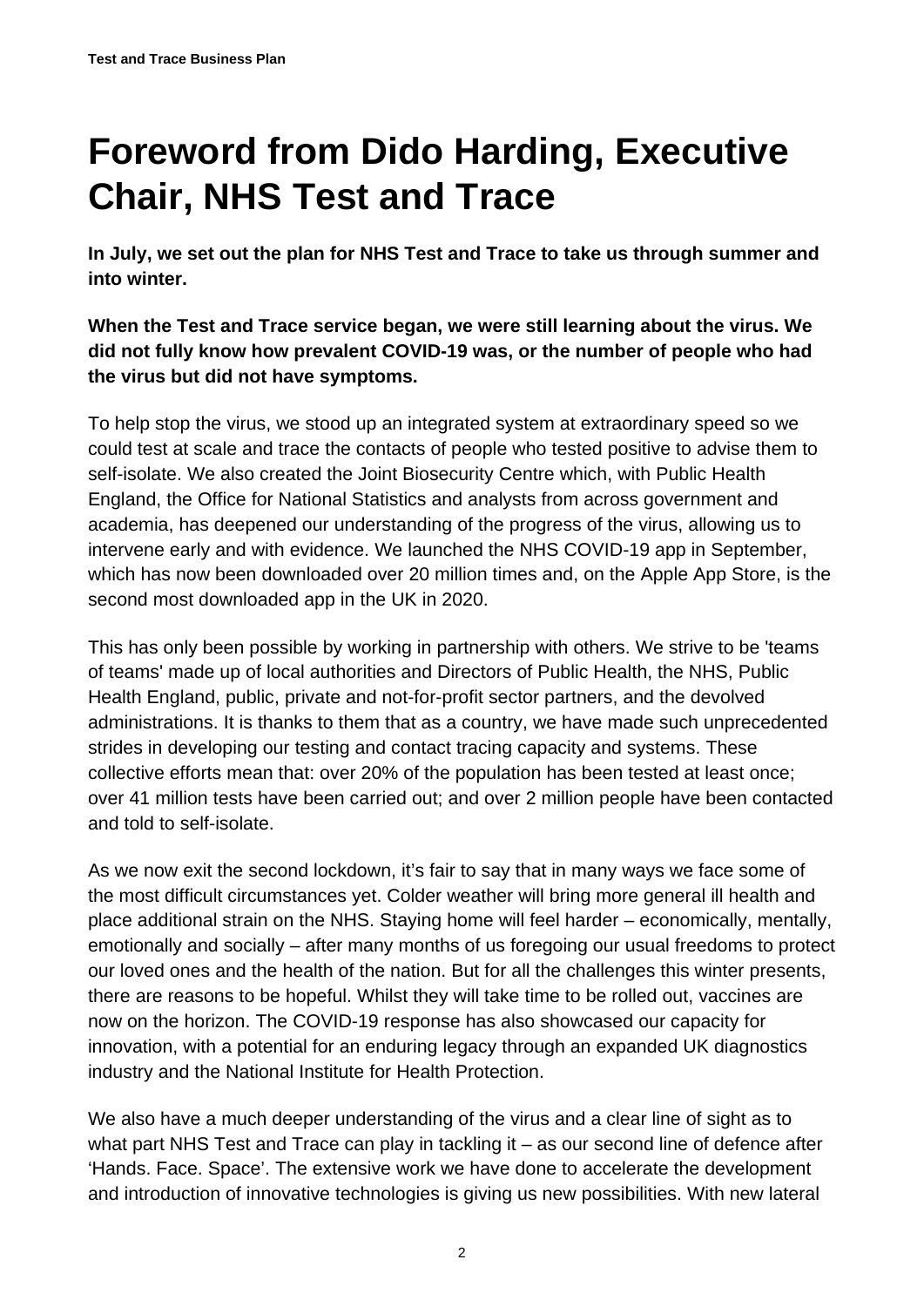flow and LAMP tests we can turbo-charge our testing capacity. We are already carrying out rapid, regular testing in hospitals, care homes, workplaces, universities and other areas that we value and that we need as a society to stay open and stay safe. That was not true back in March.

Even with the vaccine coming, we will not stop innovating and improving our service. We will keep looking for new ways to find and contain the virus – such as training sniffer dogs and our new ability to analyse wastewater. Our efforts to build and innovate will leave a legacy beyond this pandemic. The work we have done to rapidly expand our testing capacity is an investment that will enable us to quickly scale future diagnostic technologies and help us tackle new and existing diseases more easily.

We are also making great strides in contact tracing, expanding the role of local contact tracing and the size of local health protection teams, as well as using digital technology to reach people quickly and in a way that many of us are accustomed to. Our increasingly integrated and personalised local and national tracing model will help us to be able to respond more effectively in the future, whatever it may bring. We continue to develop the NHS COVID-19 app as a powerful contact tracing tool to help keep us safe. And we are relentlessly focused on ensuring that our services are as accessible as possible to everyone in this country, especially for those who need our help the most.

Our work in this next phase will include strengthening our partnership with local government and others to tailor our response more to the needs of local communities and making our service faster, more reliable and even more accessible. We will continue to improve how we use data to find and contain outbreaks, enabling people and organisations to better manage their risk. We will share what we learn about the virus, what we are doing to stop it, and what each of us can do to contribute.

There are over 50,000 people across the country working around the clock to expand and improve NHS Test and Trace, either directly employed or working with us through our partners. Since July, we have moved even closer to Public Health England and our combined, joint response has delivered an enormous amount. We are all clear we are working in service of our country, with and for everyone. We will beat this virus together, through observing 'Hands. Face. Space.', supporting each other, and making NHS Test and Trace the very best it can be.

I am hugely grateful to everyone who has helped to bring NHS Test and Trace to this point and who stands ready to take it into the next phase. We must all continue to play our part.

Dido Farding

Dido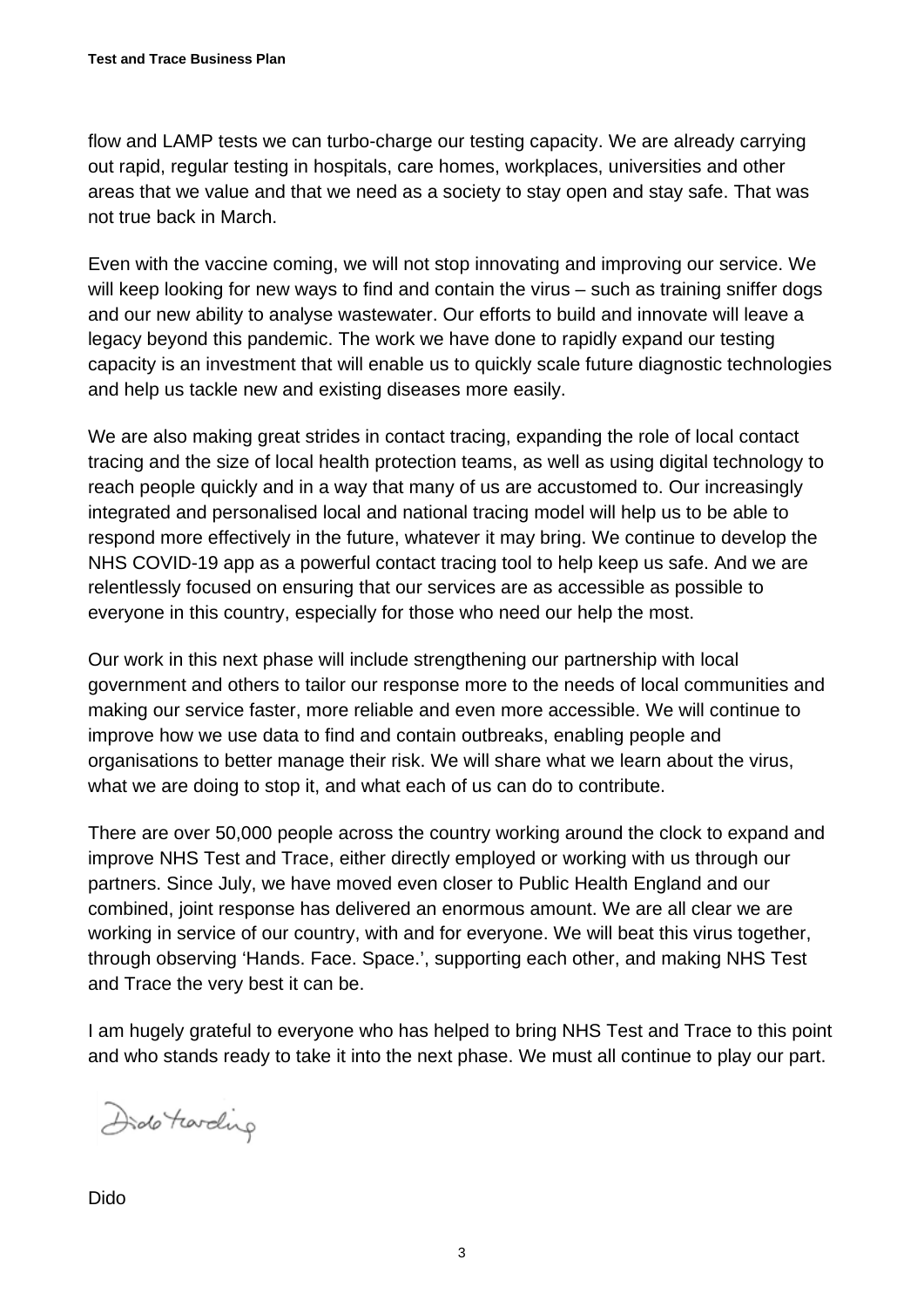# <span id="page-3-0"></span>**Executive Summary**

On 23 November 2020, the UK Government published the COVID-19 Winter Plan. It's our programme for suppressing the virus, protecting the NHS and the vulnerable, keeping education and the economy going, and providing a route back to normal. The Government's strategy is guided by three objectives:

- Bring R (the rate of reproduction of the virus) below one and keep it there on a sustained basis to prevent avoidable deaths, both directly and indirectly from COVID-19
- Find new and more effective ways of managing the virus and enabling life to return closer to normal, including through vaccines, medical treatments and rapid testing
- Minimise damage to the economy and society, jobs and livelihoods, and safeguard education in schools, colleges and universities

NHS Test and Trace, working closely with Public Health England, is an integral part of the Winter Plan. We test to protect the vulnerable in care homes and the NHS. Our service breaks chains of transmission to help reduce R through finding and isolating people with the virus and their close contacts. And through testing and contact tracing, we help people return towards a more normal way of life, for instance by enabling people to attend schools and universities and visit care homes.

Our externally reviewed model-based estimates suggest that in October, testing, tracing and self-isolation (on symptom onset or following contact by Test and Trace) reduced the R number by around 0.3–0.6, compared to a scenario with only social distancing, restrictions and no self-isolation.<sup>[1](#page-3-1)</sup> When we have implemented the commitments in this document, which we expect to by March, we estimate the R reduction could increase to around 0.5–0.7.[2](#page-3-2) In high-prevalence areas that roll out rapid community testing, it could further reduce the local R number by around 0.6–0.8.[3](#page-3-3)

This impact of testing, contact tracing and self-isolation goes hand-in-hand with targeted local restrictions and preventative behaviour like 'Hands. Face. Space'. NHS Test and Trace reduces R but needs to be combined with other interventions to keep R below one. The strictest restrictions have the biggest impact on  $R$  – such as a 75% reduction in R (2.7)

<span id="page-3-1"></span><sup>&</sup>lt;sup>1</sup> All R reduction figures are compared to a counterfactual of 1.6-1.9. R reduction is attributable to isolation of people with the virus – from symptom onset – and tracing and isolation of infectious contacts. In our model, the largest part of the transmission reduction (90%) is due to isolation of positive cases from symptom onset, assumed to increase after a positive test. We assume that some of this isolation occurs because testing contributes to better self-isolation adherence both before and after the test. The structure of the model means that, if we were to assume people would isolate on the basis of symptoms without a test, then a large proportion of the modelled transmission reduction could be achieved from the public guidance to isolate after symptom onset alone.

<span id="page-3-2"></span><sup>2</sup> Estimated through an externally reviewed Markov-Chain model. Technical annex to be published shortly

<span id="page-3-3"></span><sup>3</sup> An indicative estimate based on a further 2 million rapid tests per day deployed locally among a population of 10 million. Probabilistic model still subject to review. Technical annex to be published shortly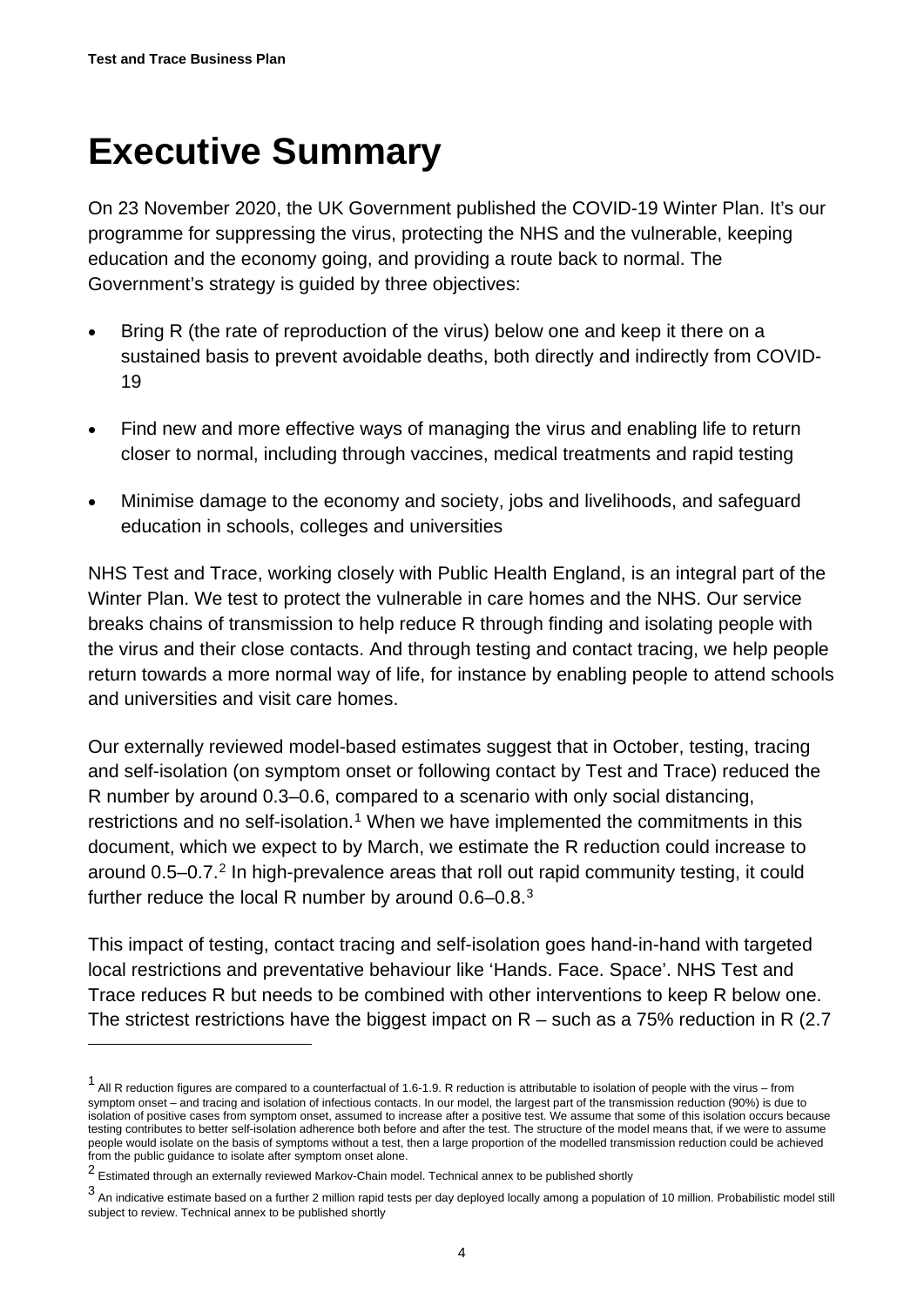to 0.6) from the spring lockdown – but also have the biggest impacts on the economy, compared to a smaller R reduction by 0.2–0.[4](#page-4-0) from increased home working, for example.<sup>4</sup> Through their effect on R, testing, tracing and self-isolation helps the economy and protects society, mitigating the need for some of the most stringent measures that also bring the greatest costs.

# **This plan outlines our ambitions to further increase our impact in the next phase of NHS Test and Trace – focusing on four priorities:**

## **A. Working in partnership as 'teams of teams':**

We are working together as a nation to tackle this virus. Success requires bringing together the very best skills and knowledge locally, regionally and nationally—coordinating our work across the response, including with local authorities, public health experts and the NHS. We will give local teams more control through community testing and expanding local tracing partnerships.

Local areas will be supported with increased data, analysis and insight. This will be backed by funding, such as the additional money in the continued Contain Outbreak Management Fund, potentially worth over £200 million per month. Finally, we will bring more local leaders into the very heart of the way we work, co-designing our response.

#### **Key objectives**

- **Strengthen local/national partnerships across the programme.** This includes:
	- Scaling up local contact tracing
	- Working with local Directors of Public Health to deploy new testing technology, including through community testing
	- Funding local action, through potentially over £200 million per month in new, additional funding through the Contain Outbreak Management Fund
	- Systemically involve local leaders in co-designing policy and operational response

<span id="page-4-0"></span><sup>4</sup> SAGE 58 paper, Non-pharmaceutical interventions (NPIs) table, 21 September 2020, https://www.gov.uk/government/publications/npis-table-17-september-2020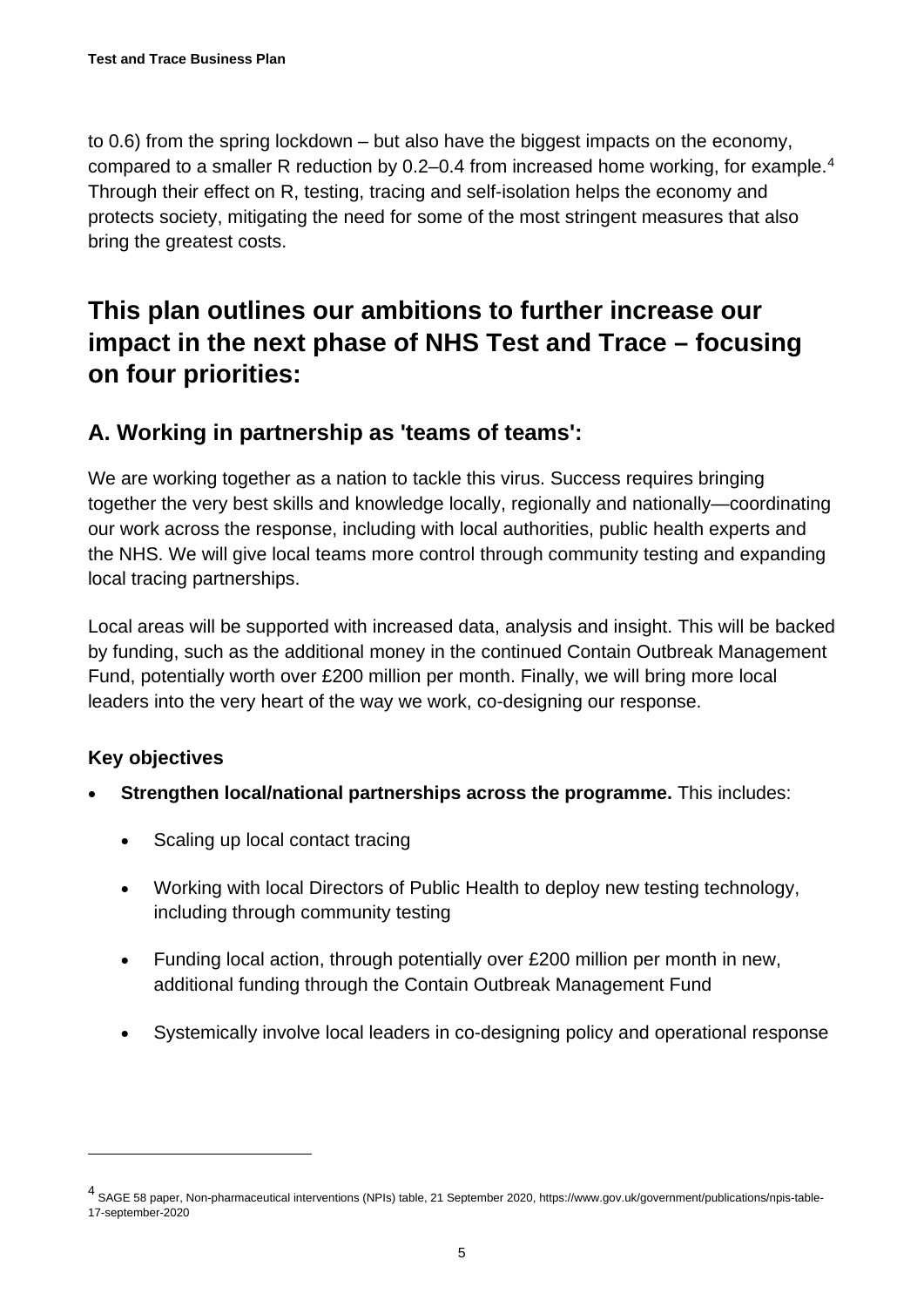### **B. Increasing the speed and reach of our services:**

We will find and contain this virus faster than ever before. Our testing capacity is expanding to unprecedented levels, and we will continue to increase our test capacity and drive even faster turnaround times. Millions more will be reached through new lateral flow devices – rapid testing on a scale not previously seen that will protect our most vulnerable and find more positive cases. Our contact tracing capability will reach more people more quickly and more efficiently – nationally, locally, digitally.

We are also exploring the best ways to expand support to those who need it the most while self-isolating. And our new technologies are allowing us to pilot innovative daily testing regimens that we expect to reduce the need for self-isolation of contacts. Once implemented, this will help people return more quickly and safely to a more normal way of life, avoiding the difficulties we know that self-isolation brings.

#### **Key objectives**

- **Continue to expand our testing capacity, including through rapid lateral flow devices**, to increase the proportion of positive cases we find
- **Expand and improve our contact tracing system** so that by the end of January we reach 90% of cases and 85% of the contacts they name
- **Reach contacts faster, with by March ~80% notified within 72 hours of the person who has tested positive booking a test** (for in-person tests) through improving our digital journey. Increased use of rapid tests may allow for even faster turnaround time in future, and those traced through the app are reached even faster

This reach metric refers to tests taken in person (through Regional, Mobile, or Local Test Sites). The R impact assessment quoted elsewhere in this document includes all channels (in-person, satellite, and home)

**Increase support for those self-isolating, including ensuring app users can access** the Test and Trace Support Payment scheme

### **C. Improving the use of our data:**

The analytical and epidemiological work done since our inception – through Public Health England and the Joint Biosecurity Centre – means we now have new, smarter ways to tackle the virus.

The JBC continues to evaluate the effectiveness of a range of measures to ensure our responses have the greatest impact. It has made great strides in understanding potential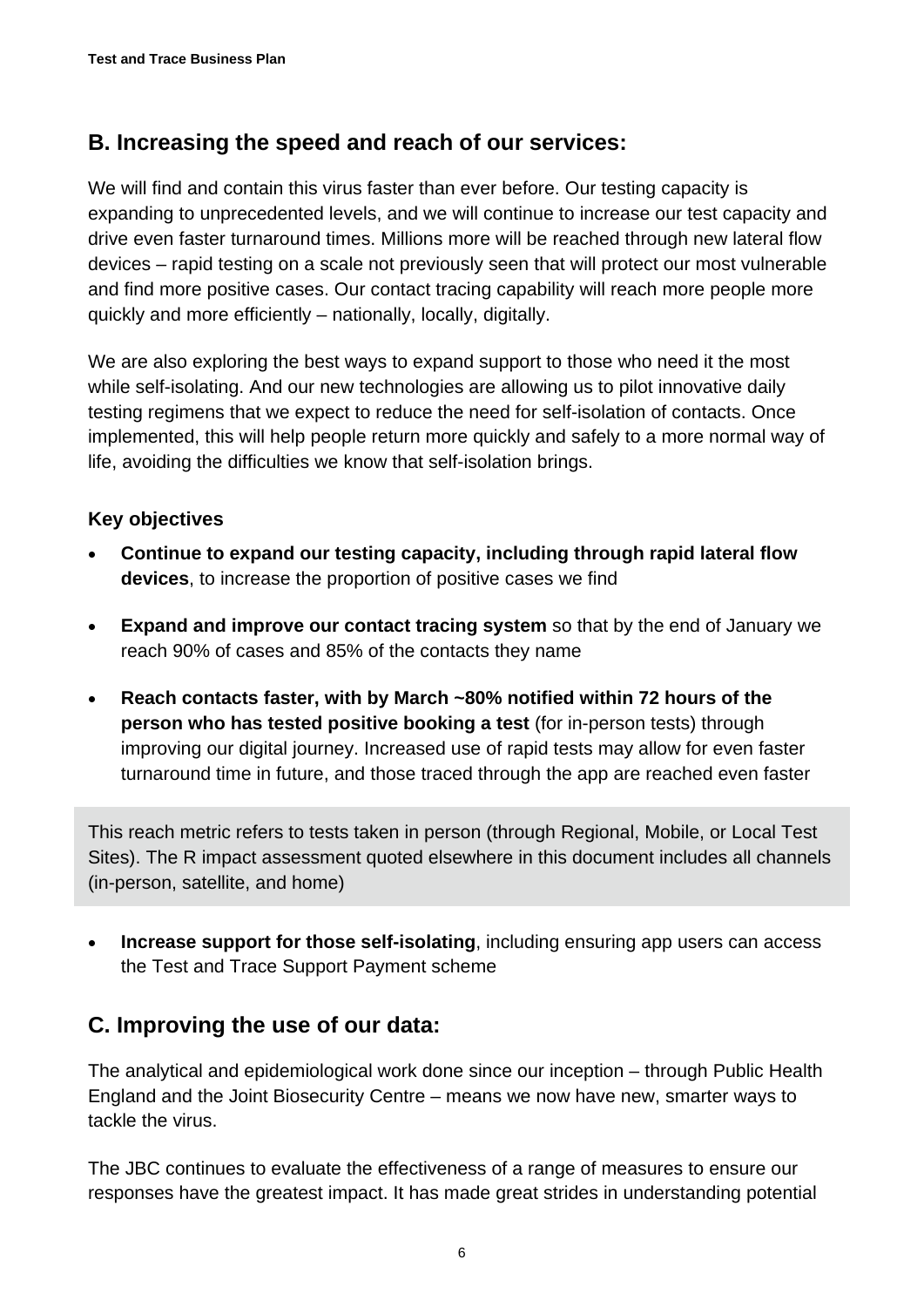early-warning indicators so decision-makers can respond sooner to emerging outbreaks. And it will continue to enable local and national decision-makers to access information they need to respond most effectively, including infection rates, the national COVID-19 alert level and the factors driving transmission.

We will continue to bring together expertise and data sources, including from the NHS COVID-19 app, enhanced contact tracing, wastewater analysis and local 'soft' intelligence, to identify and halt local clusters before they become outbreaks – and respond more effectively to cross-border outbreaks when they occur.

#### **Key objectives**

- **Identify and react to clusters and outbreaks as close to real time as possible,** by bringing together contact tracing data, NHS COVID-19 app data, local 'soft' intelligence and wastewater analysis, taking strong action to prevent clusters of cases from growing into outbreaks
- **Increase adoption and use of the app** to multiply effects of all interventions testing, contact tracing, self-isolation and outbreak management

## **D. Offering an excellent service to the public:**

To have its full impact, our service must be easy and convenient. We're committed to making our service as seamless to use and as trusted by its users as possible and to make it accessible for everyone, such as those with disabilities or who need language support.

By increasing participation in testing, tracing and self-isolation, we will further reduce onwards transmission of the virus. Our progress so far would not have been possible without the public doing what has been asked of them – and only together can we find the right solutions.

#### **Key objectives**

• **Make the public part of continuous improvement of our services** by increasing the types of performance data we publish, bringing even more user feedback into design, and closer collaboration with those most affected by the virus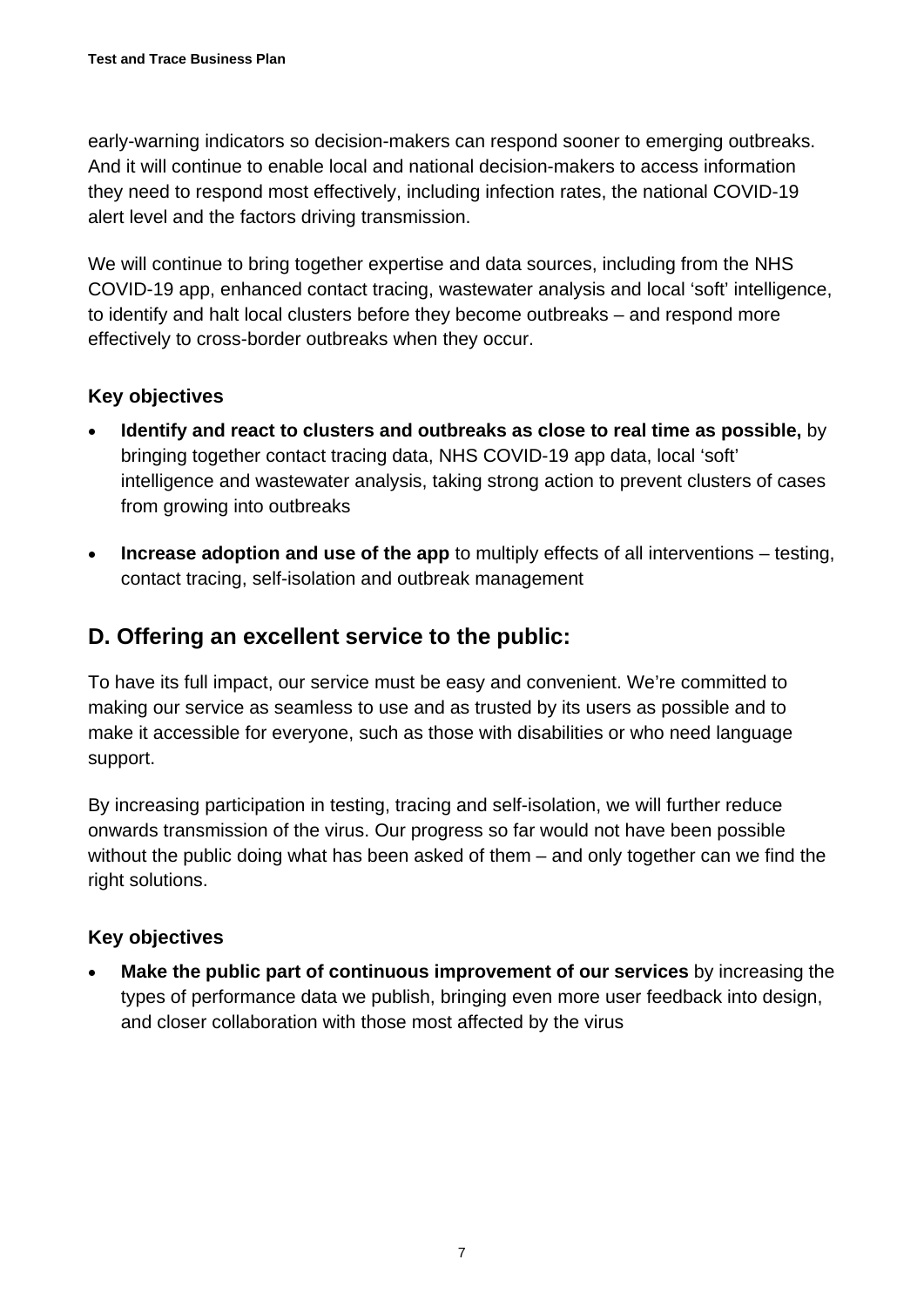# <span id="page-7-0"></span>**Introduction**

NHS Test and Trace and Public Health England work together to help break chains of COVID-19 transmission, protect the public's health and enable people to return towards a more normal way of life. At the heart of our service are the large-scale testing and contact tracing systems to rapidly identify people who have COVID-19 and their close contacts and help ensure they self-isolate to stop the onward spread of the virus.

COVID-19, like any infectious disease, is a series of transmission chains. To fight the pandemic, we need to find people with the virus early and help ensure they self-isolate to prevent onward infections. By identifying other people who are most likely to have been exposed to the virus and (depending on the circumstances) either ensuring they too selfisolate or are tested, we stop even more transmission.

Our model is one firmly grounded in partnership, working with Public Health England, local and national government, the devolved administrations, the NHS, universities, not-for-profit organisations and the private sector. The scale of operations and close partnerships that we have built over the last six months, combined with the development of new rapid turnaround testing technologies, means that we can now substantially expand what we deliver to have an even bigger impact on the spread of the virus. We know that we can go even further in strengthening these partnerships.

Our delivery model for both testing and contact tracing will continue to be multi-channel, making use of face-to-face physical sites, home delivery and workplace testing; and digital, phone-based and face-to-face contact tracing. This makes our services as accessible as possible to everyone in this country. All this is underpinned by data architecture that enables us to use data individually, locally and nationally to manage risk and control outbreaks better and faster.

This model provides a fast, efficient service throughout the country, which can be adapted to meet local needs. Our service will work for everyone, in their local area, underpinned by a strong national capacity that gives us the scale to respond to changes in the pandemic.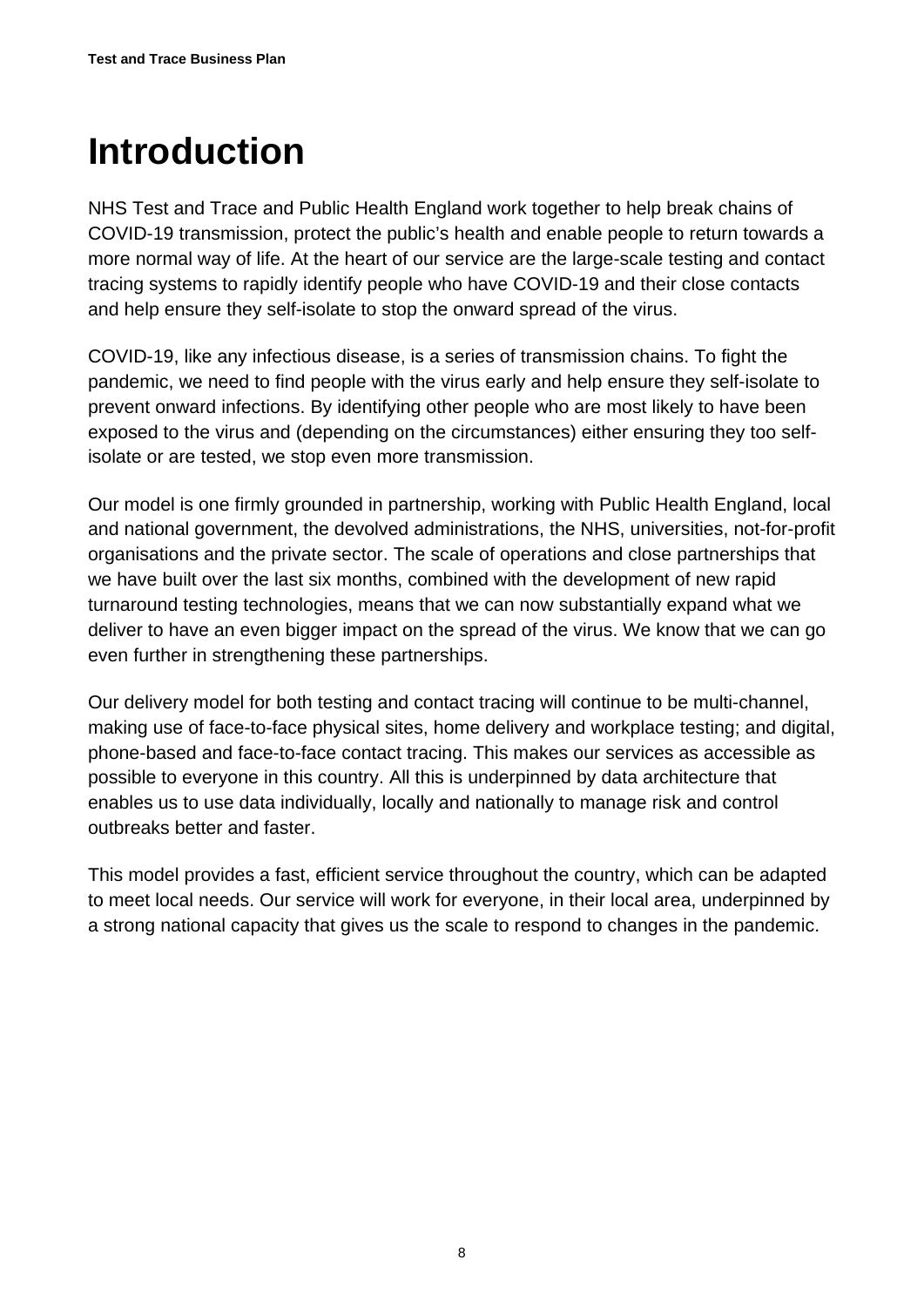# <span id="page-8-0"></span>**Our achievements to date**

Since our launch in May 2020, NHS Test and Trace has made significant progress. Our first set of targets and how we planned to achieve them were set out in the first business plan published in July. In the months since then, we have delivered on our commitments to expand our testing capacity, improve our ability to reach contacts and improve support for those who need to self-isolate. We have:

- **Created capacity for 500,000 daily COVID tests, delivered through an integrated network of NHS, private and not-for-profit laboratories**
- **Established over 680 local testing sites**
- **Tested 20% of the population at least once**
- **Carried out over 41 million tests**
- **Contacted 2 million people to notify them to self-isolate**
- **Created the app, which has now been downloaded over 20 million times**

Our testing capacity, scaled up to 500,000 tests per day, is among the largest per head in the world. The combined capability of local public health teams and national tracing teams has allowed us to carry out contact tracing both at scale and in ways that reflect the relative complexity of different cases – such as with specialist public health teams for care homes. This autumn, our contact tracing capability successfully dealt with a 17x increase in the number of contacts entering the system compared to July, whilst still maintaining the proportion of contacts reached.

Alongside the introduction of new legal duties for people who have to self-isolate and for their employers, we have continued to work with local authorities to promote the vital importance of self-isolating in stopping the spread of the virus and to support people who need to self-isolate. This includes the introduction in September of the Test and Trace Support Payment scheme for people on low incomes.

The graphs below show how the UK is leading the way internationally on testing – we have rapidly grown our capacity and are testing at a higher rate per head than comparable countries.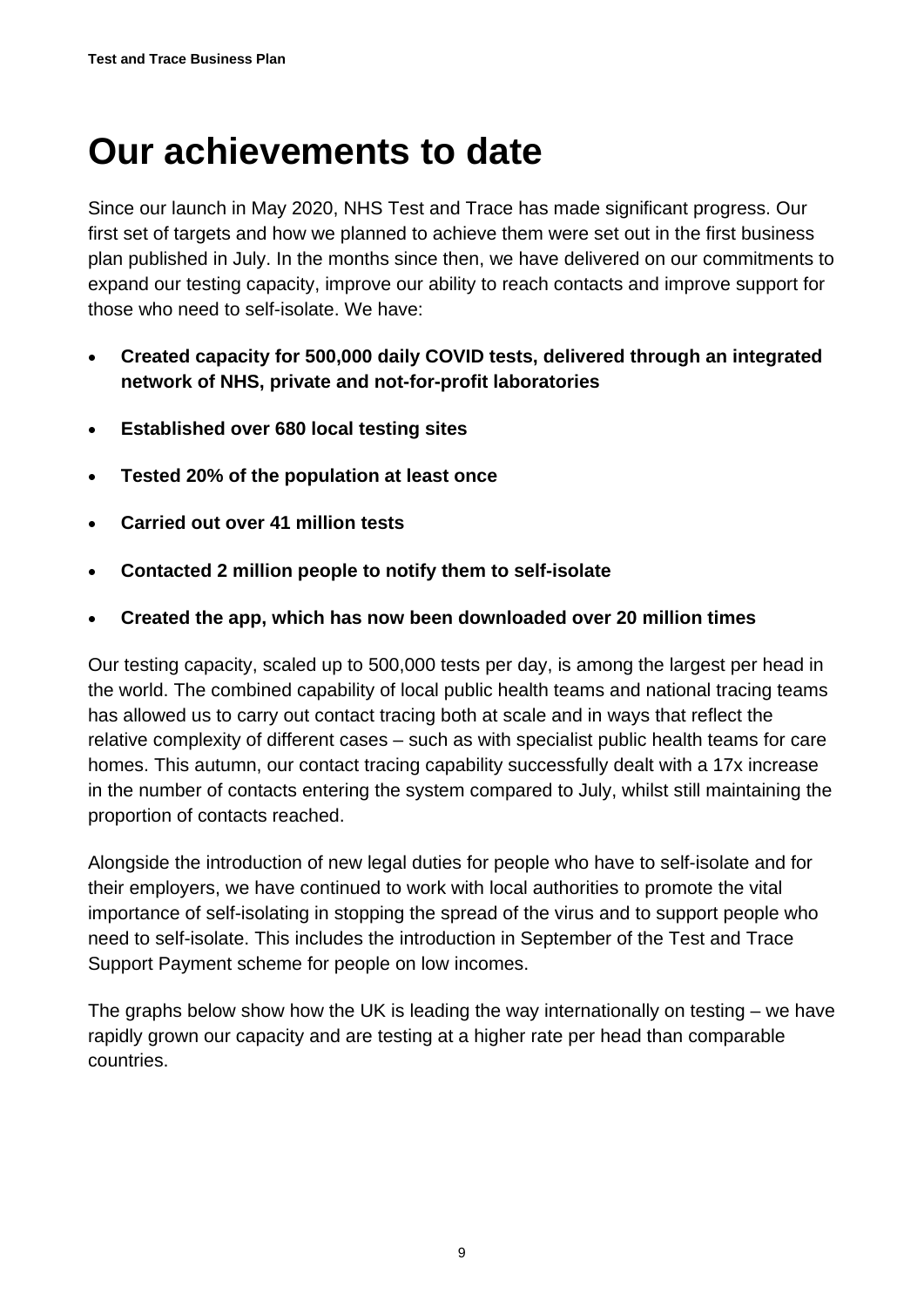

Figure 1, Chart. [International comparison of testing capacity growth in the last 6 months.](https://ourworldindata.org/coronavirus-testing)

|                                                                   | <b>UK</b>     | Canada       | Germany         | <b>US</b> | Italy          | Spain      | France     |
|-------------------------------------------------------------------|---------------|--------------|-----------------|-----------|----------------|------------|------------|
| Daily tests<br>per 1,000                                          | 4.63          | 1.58         | 2.67            | 3.32      | 3.54           | 3.58       | 3.7        |
| App<br>downloads<br>$%$ of<br>population)<br>(total<br>downloads) | 33.5<br>(20m) | 14<br>(5.3m) | 27.4<br>(22.8m) | n/a       | 19.8<br>(9.8m) | 10<br>(5m) | 10<br>(7m) |

Figure 2, Table. International comparison of app downloads alongside the latest data on daily testing rates per 1000 of the population.

Figures listed are valid as of 11 November 2020. Caution should be used when making direct comparisons, because some nations do not have a single central COVID-19 app and it is unknown how many users delete the app after installation.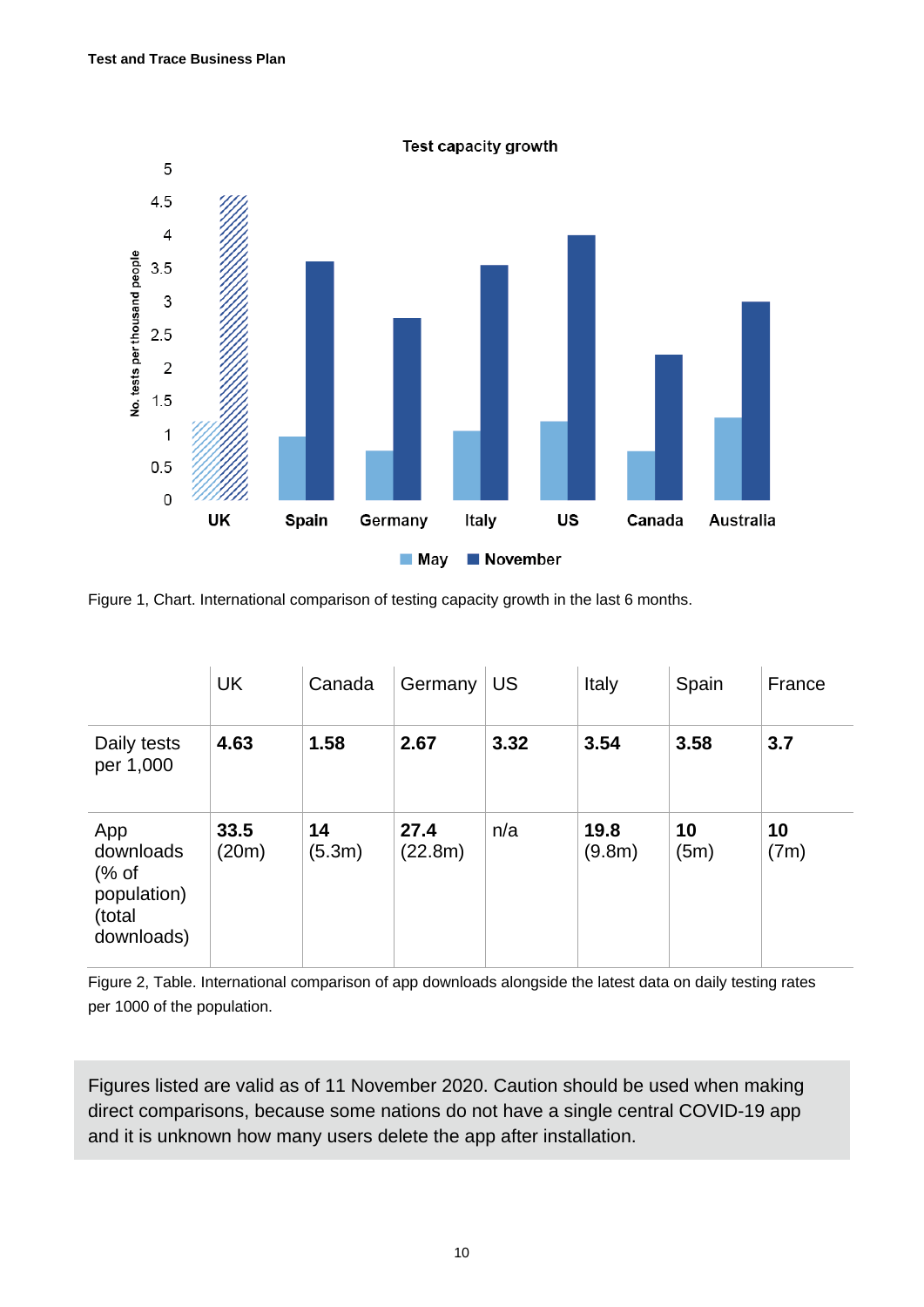# <span id="page-10-0"></span>**The next phase of NHS Test and Trace**

# **Our four priorities**

We will improve our model over the next four months by making it more partnership-based, faster and larger, able to more effectively use data, and more trusted by society.

## **A. Working in partnership as 'teams of teams'**

We will strengthen our partnership between local and national public health experts, local government, the NHS, and employers to coordinate our response to the virus and share resources and intelligence to increase our impact across the country.

### **B. Increasing the speed and reach of our services**

to tracing and self-isolation. This will allow us to find and contain the virus faster, and reach more people, including vulnerable and excluded communities.

### **C. Improving the use of our data**

We will improve our analytics to rapidly identify clusters and respond before they can spread. We will drive up use of the app and QR codes for businesses. Combined with widely available and innovative testing, this will help enable economic and social activity to continue.

## **D. Offering an excellent service to the public**

We will make it easy and convenient to access services ensuring the public understand why their engagement matters, what they need to do and how they can stop the spread of the virus.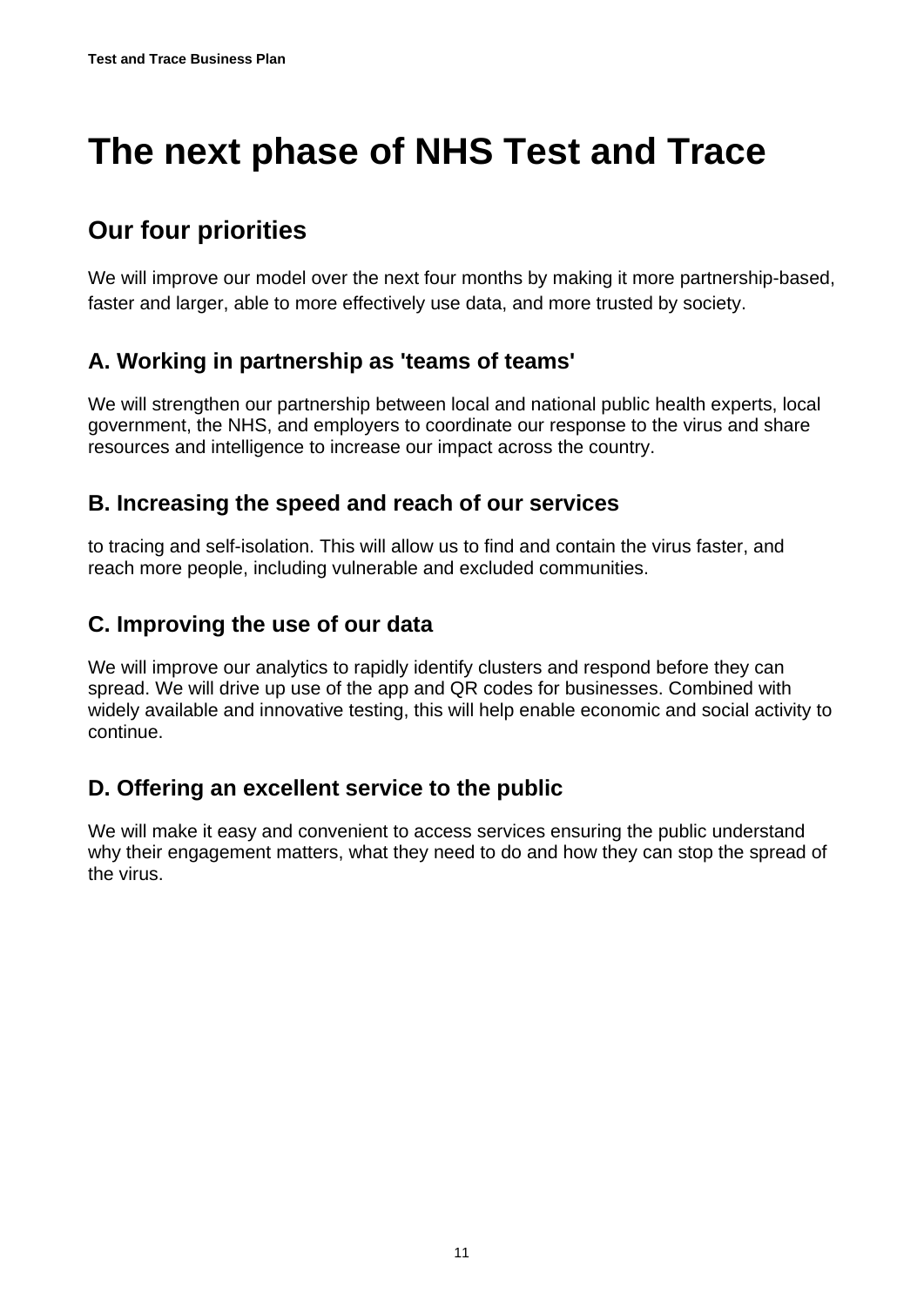# <span id="page-11-0"></span>**A. Working in partnership as 'teams of teams'**

We are working together as a nation to tackle this virus. NHS Test and Trace delivers a strong, integrated, local and national service in England, working in partnership with Public Health England and local authorities.

As 'teams of teams', we provide testing and contact tracing and prevent, contain and manage outbreaks – including through the **Contain Framework**. While health is a devolved matter, we also work in collaboration with the devolved administrations to ensure a consistent and joined-up approach across the UK.

In the coming months, we will further increase the ownership of local teams and Directors of Public Health in testing and tracing through community testing and going further on local tracing partnerships. Local leaders will be built into the heart of our work, co-designing our policy and response.

# **Objectives**

Our priorities are to:

- **Scale up DPH-led testing**
- **Deliver local tracing partnerships**
- **Ensure support for self-isolation**
- **Prevent and manage local outbreaks**
- **Extend local authority funding**

# **Our achievements to date**

This builds on work since our inception. In the past months, we have:

- Set up the National COVID-19 Response Centre to bring together the Joint Biosecurity Centre and Public Health England regional teams to connect the local and national response
- Increased local control of testing, giving Directors of Public Health the ability to select their own approaches to delivering tests and, as we go forward, introduce our new community testing programme locally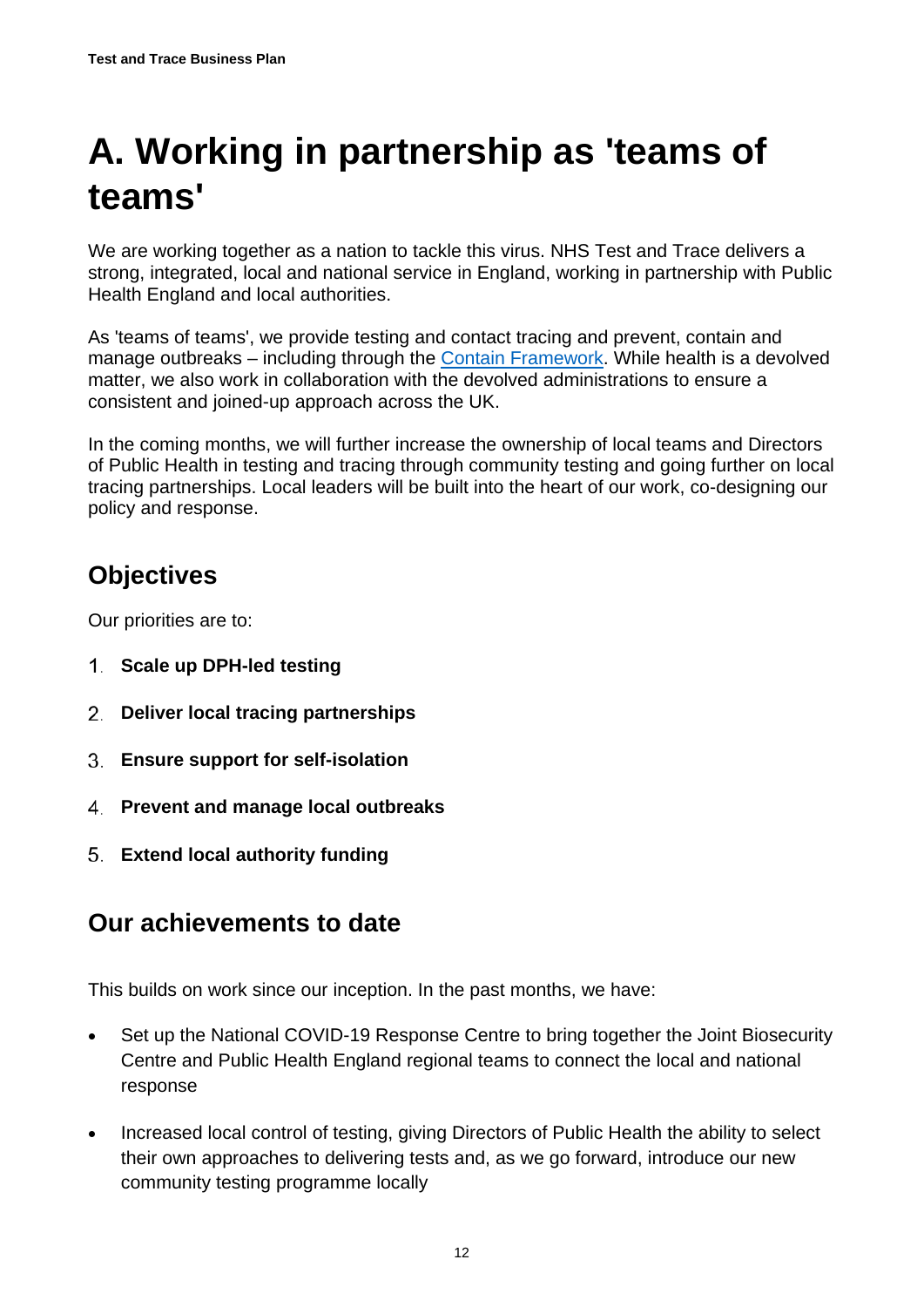- Launched the Contain Outbreak Management Fund, which has committed over £780 million of funding to date, and through which we will deliver further funding to support local authorities to continue the development and delivery of their coronavirus response, including rolling out local contact tracing and managing outbreaks
- Strengthened local and regional contact tracing by setting up 200 local tracing partnerships, using local intelligence and expertise to reach people who have tested positive, and complemented by Public Health England's support, advice and training
- Improved data flows to local authorities, providing comprehensive contact tracing data to enable contact tracing teams to harness their local expertise and reach more contacts
- Supported local authority outbreak responses, including through the Contain Framework
- Built systems for closer collaboration between councils to share good practice, including the Good Practice Network
- Supported ministerial decision-making on local non-pharmaceutical interventions (NPIs) with local data and expertise

# **The next phase**

We will work together with shared purpose to:

- Take a cross-system view of issues and develop a joint understanding of the local context: ensuring even greater coordination and coherence of our response, a commitment to working across teams to understand impacts at a local level and planning ahead from a shared set of assumptions
- Pool resources, evidence and data: ensuring we are using and sharing our combined resources efficiently, effectively and more systematically, so our response continues to adapt to the latest evidence and good practice to deliver our shared goals
- Engage and inform our communities: building a positive narrative about the response that reassures people and enables them to feel optimistic about the future – with more support for locally tailored communications that recognise the diversity of local communities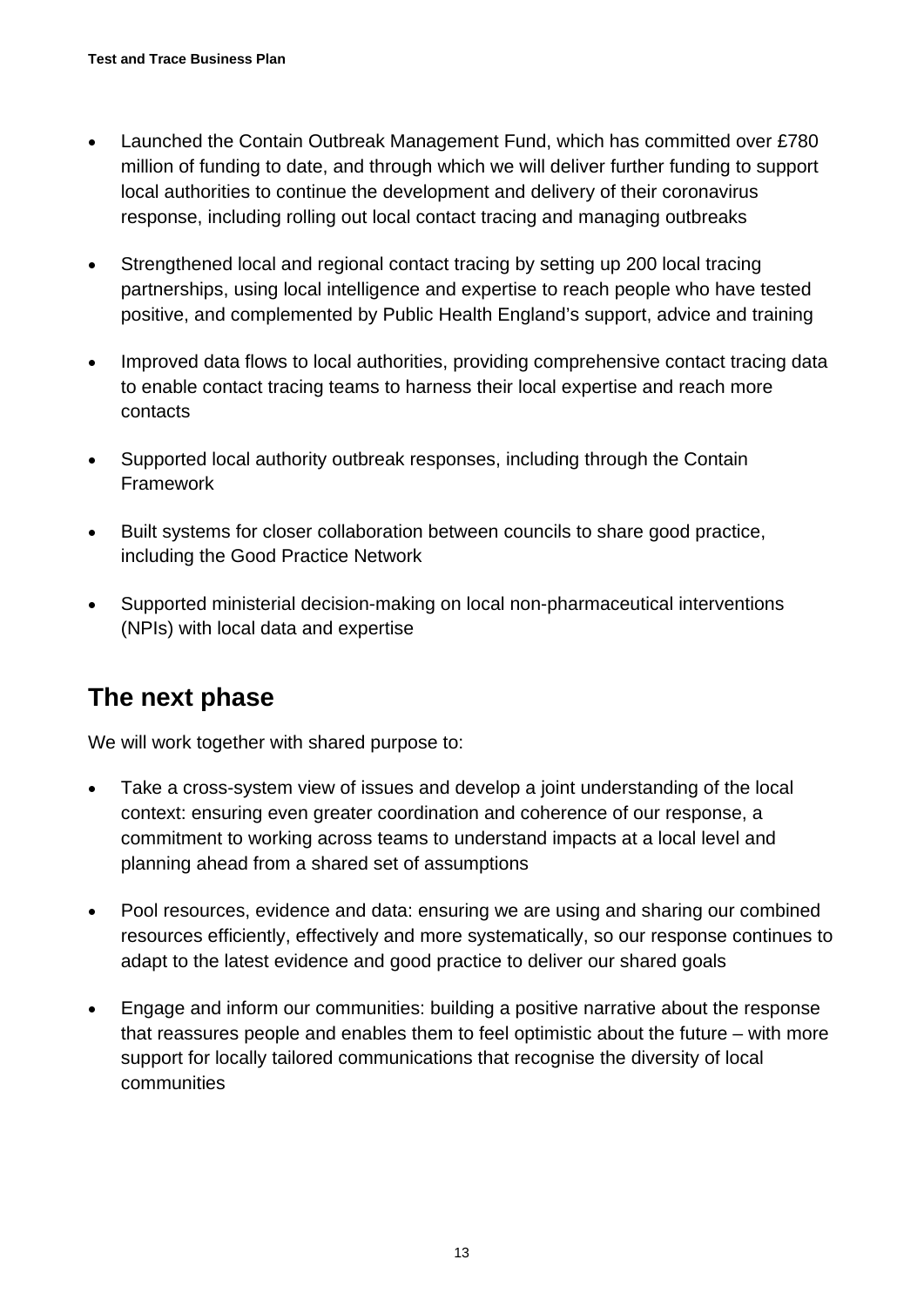We will codify this partnership in a new Policy and Operations Co-design Group chaired by Dr Carolyn Wilkins. The Group will co-create a framework for our response, ensuring consistent quality standards and clear accountabilities as we scale up local delivery.

As a start, we expect this more local model will bring about the following changes:

### **1. Drive up locally-led testing at scale**

- Local Directors of Public Health (DPHs) already determine test site locations and have their own discretionary rapid test allowance. We will build on this to ensure DPHs are able to choose their own approach to delivering tests and prioritising testing targets, drawing on their detailed knowledge of local needs, and helping ensure we reach communities most at risk
- As part of its COVID-19 Winter Plan, the Government is offering a new community testing programme for Tier 3 areas. Local authorities can come forward to participate in the programme, building on the positive lessons learned from the Liverpool Mass Asymptomatic Testing pilot (MAST)
- We will create a comprehensive system of local/national partnerships for contact tracing with a blended, fully integrated tracing model. This will allow us to reach a greater number of people with the virus and their contacts

### **2. Deliver tracing partnerships to support local tracing activities**

• Every upper tier local authority will be supported to build its own capacity, allowing use of community-based tracers who can draw on local intelligence. Community-based teams will focus particularly on vulnerable or harder-to-engage groups, as many have been doing successfully since the summer. These local teams will work alongside the national team, which will support capacity building and meeting surges in demand

## **3. Ensure support for self-isolation**

- For local authorities facing Tier 2 (High Alert) and Tier 3 (Very High Alert) restrictions, the Contain Outbreak Management Fund will provide additional funding. The criteria in place for this funding allows local authorities to use this to support non-financial activities aimed at assisting those who are self-isolating
- NHS Test and Trace will provide analysis and insights to help tailor optimal packages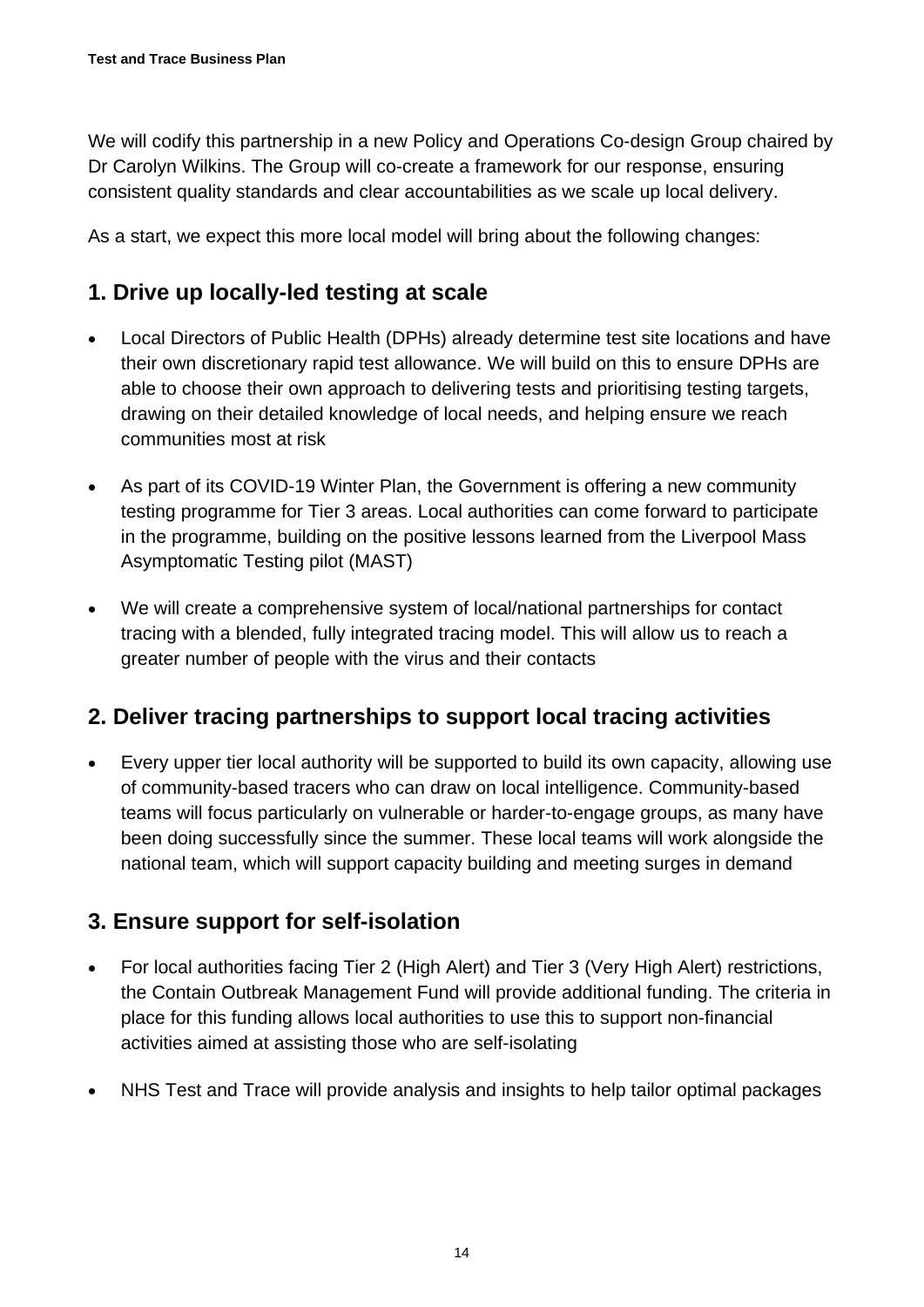## **4. Prevent and manage local outbreaks**

• Building on the substantial collaboration so far, we will work to a shared framework to use data, insight and analysis to identify clusters of new infections and potential local outbreaks, and prevent onwards spread, including through rapid deployment of testing

## **5. Extend funding to local authorities**

• We will provide new funding through the Contain Outbreak Management Fund of potentially £200 million per month to support local authorities facing continued or higher restrictions and to help fund local contact tracing and other requirements. This builds on the £780 million we have already committed to date.

# **Case Studies**

Our partnership with Public Health England is central in all of this. This includes the work of local Health Protection Teams in responding to outbreaks of COVID-19, in addition to usual respiratory illnesses this winter, in care homes and secure settings; delivering training, exercises and capacity building; and providing expertise, analysis and data, including high-quality daily surveillance reports.

#### **Bradford Council community engagement**

Bradford is one of over 250 local contact tracing partnerships designed to improve services for all, particularly diverse, vulnerable and harder-to-engage groups. The council funds and supports a number of local partners, including:

**Neighbourhood support teams** – providing food parcels, access to priority shopping slots, and door-to-door testing in high prevalence areas

**Voluntary outreach organisations** – identifying positive cases within harder-to-engage communities, such as gypsy and traveller communities, and providing alternative sites for self-isolating individuals

**Faith group outreach programmes** – listening to learn how the council can adapt its services to better reach harder-to-engage groups. One example is a mosque outreach programme that gathered information on how multigenerational Muslim families perceived the requirement to self-isolate, which led to service adaptations to ensure that vulnerable older family members were protected from others in the household who tested positive, without separating families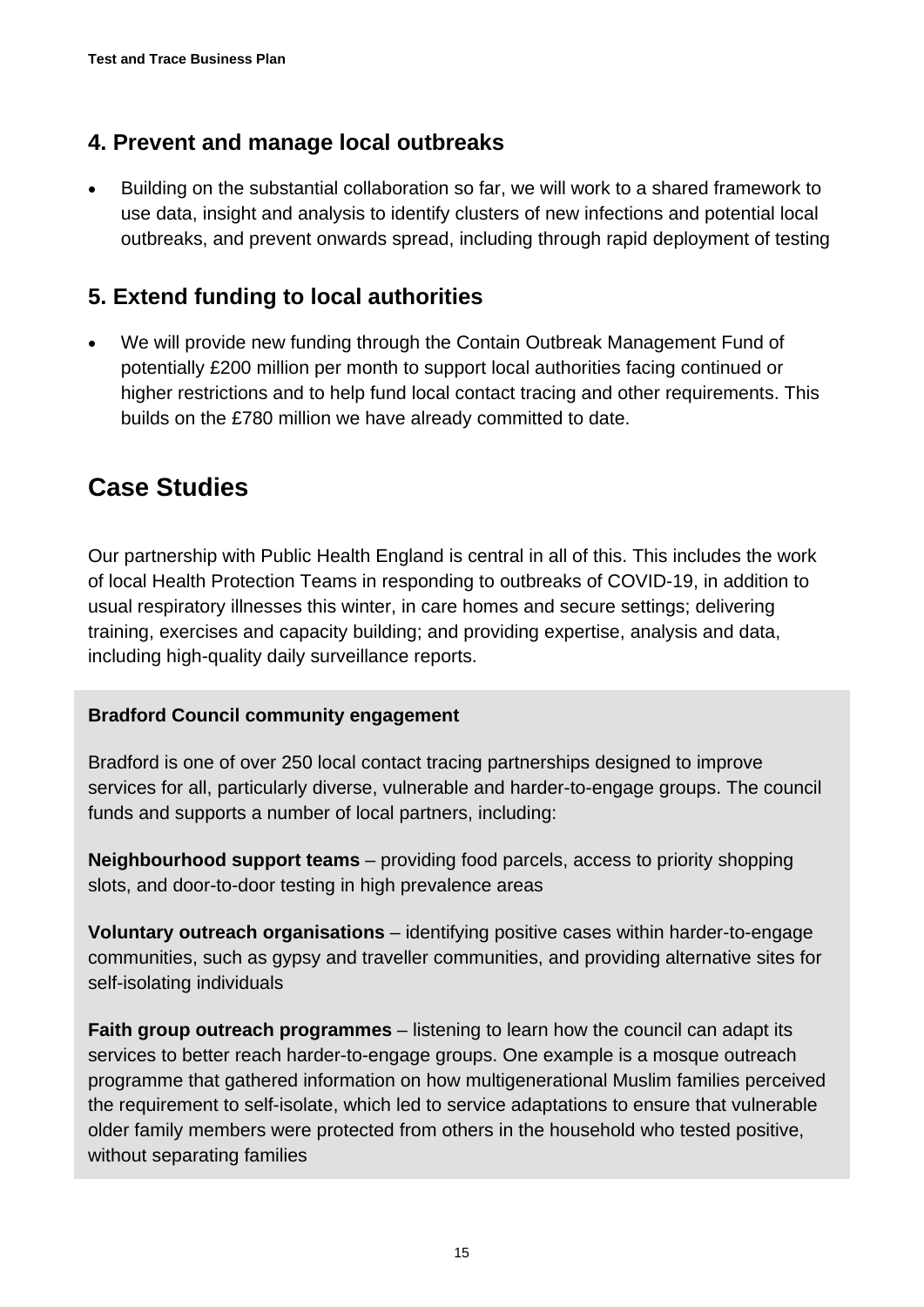#### **Brent walk-through test site**

The London Borough of Brent launched a local booking pilot in June at its walk-through test centre in Harlesden. In October, this scheme was extended to the walk-through test centre in Wembley. The council operates a booking line from 9am-5pm, 7 days a week, for anyone with symptoms who lives or works in Brent. The dedicated team books appointments at both local testing sites, directing residents to their nearest centre.

The booking process ensured that test slots were provided to local residents at higher risk, with 86% of test bookings being made by people from BAME backgrounds, some by those who are clinically extremely vulnerable and were referred by their GP.

Lessons learned included: distributing translated informational leaflets in council wards with high numbers of vulnerable and at-risk people, letters to local businesses, providing information in mosques and temples ahead of religious festivals such as Diwali and Navaratri, and using community hub referrals all increased engagement with the service.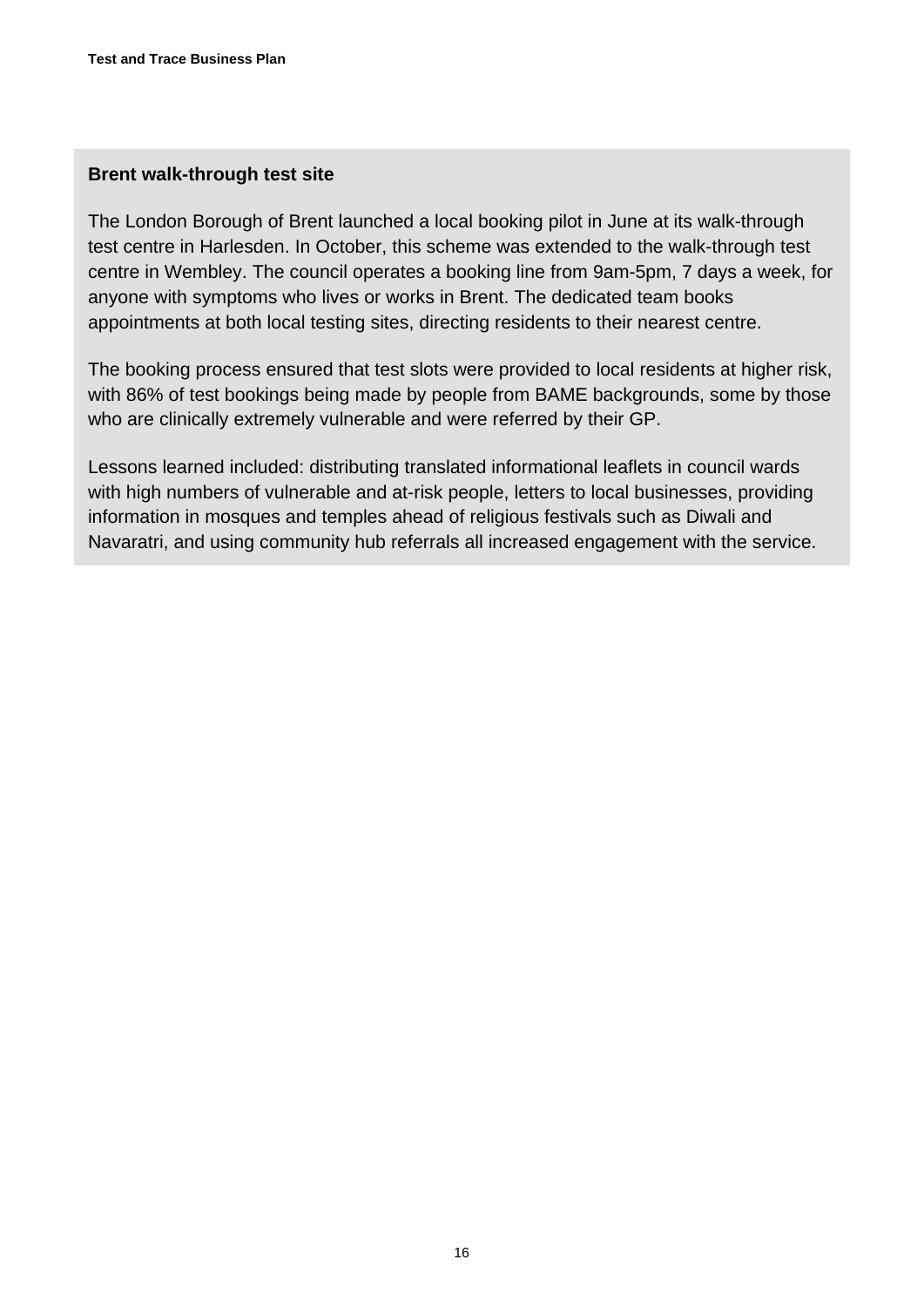# <span id="page-16-0"></span>**B. Increasing the speed and reach of our services**

By increasing the speed and reach of our services – and ensuring those asked to selfisolate do so – we go further in our impact on reducing transmission. As we achieve our ambitions, this reduces the stringency of restrictions needed to keep R below 1.

# **Objectives**

In this next phase, we will improve performance across the user journey:

- **Testing: find more cases, more quickly**
- **Tracing: Trace a greater proportion of cases and contacts, more quickly**
- **Supporting Isolation: ensure more people are supported, more effectively**

## **1. Testing: find more cases, more quickly**

**Testing is a central part of our overall strategy in three main ways:** 

- Testing **to find positive cases** is the first step to finding and isolating those who are infectious and their contacts
- Testing helps **protect vulnerable groups**, including care home residents, and helps keep healthcare pathways open
- Testing is a core part of our efforts to **enable** individuals, businesses and public services to understand and manage their risk, and get back to a more normal way of life

#### **Our achievements to date**

Since our service was set up, we have:

• Met our testing capacity target of 500,000 tests a day by the end of October, having processed 41 million tests overall, enabling us to identify over 1.1 million people who have the virus and helping ensure they and their contacts self-isolate to break chains of transmission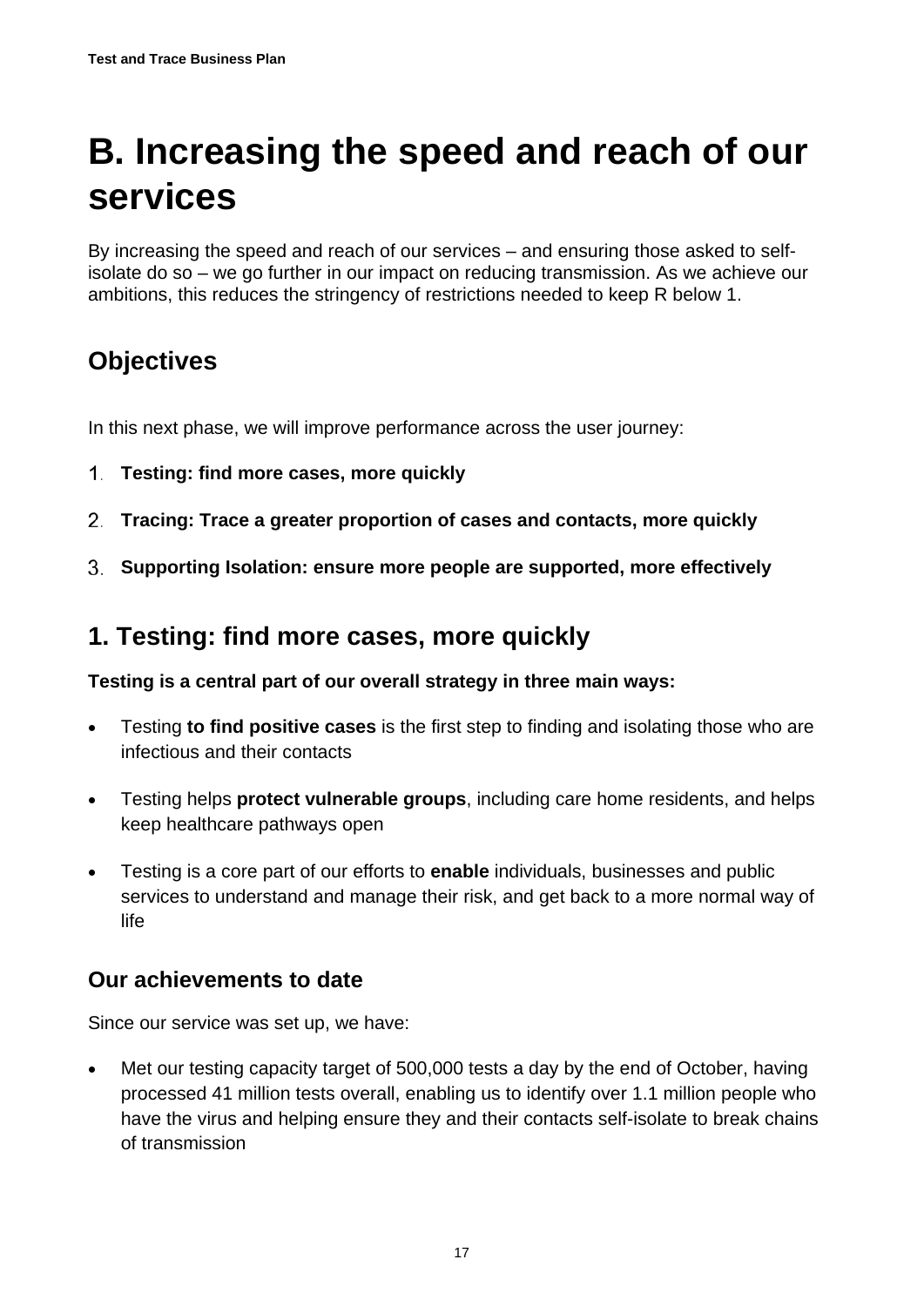- Increased testing accessibility, by making the digital test booking journey faster and easier as well as piloting GP and pharmacy testing routes
- Introduced new testing technologies, including LAMP and rapid lateral flow device tests – supplementing PCR tests with new, rapid turnaround options
- Protected our health and social care settings by testing hospital patients on admission, care home staff on a weekly basis, and care home residents every 28 days. We have reduced the turnaround time of results for those tested in social care from over 100 hours in September to an average of 44 hours today – saving lives by breaking chains of transmission where vulnerability to the virus is highest
- Established over 700 local testing sites (see graphic) to provide more choices and make testing easier, decreasing the average distance travelled to access a test to 2.4 miles



Figure 3, Map. Expansion of NHS testing sites (local test sites and regional test sites) across the UK from June 2020 (left) to November 2020 (right)

## **The next phase**

For the next phase we have the following objectives: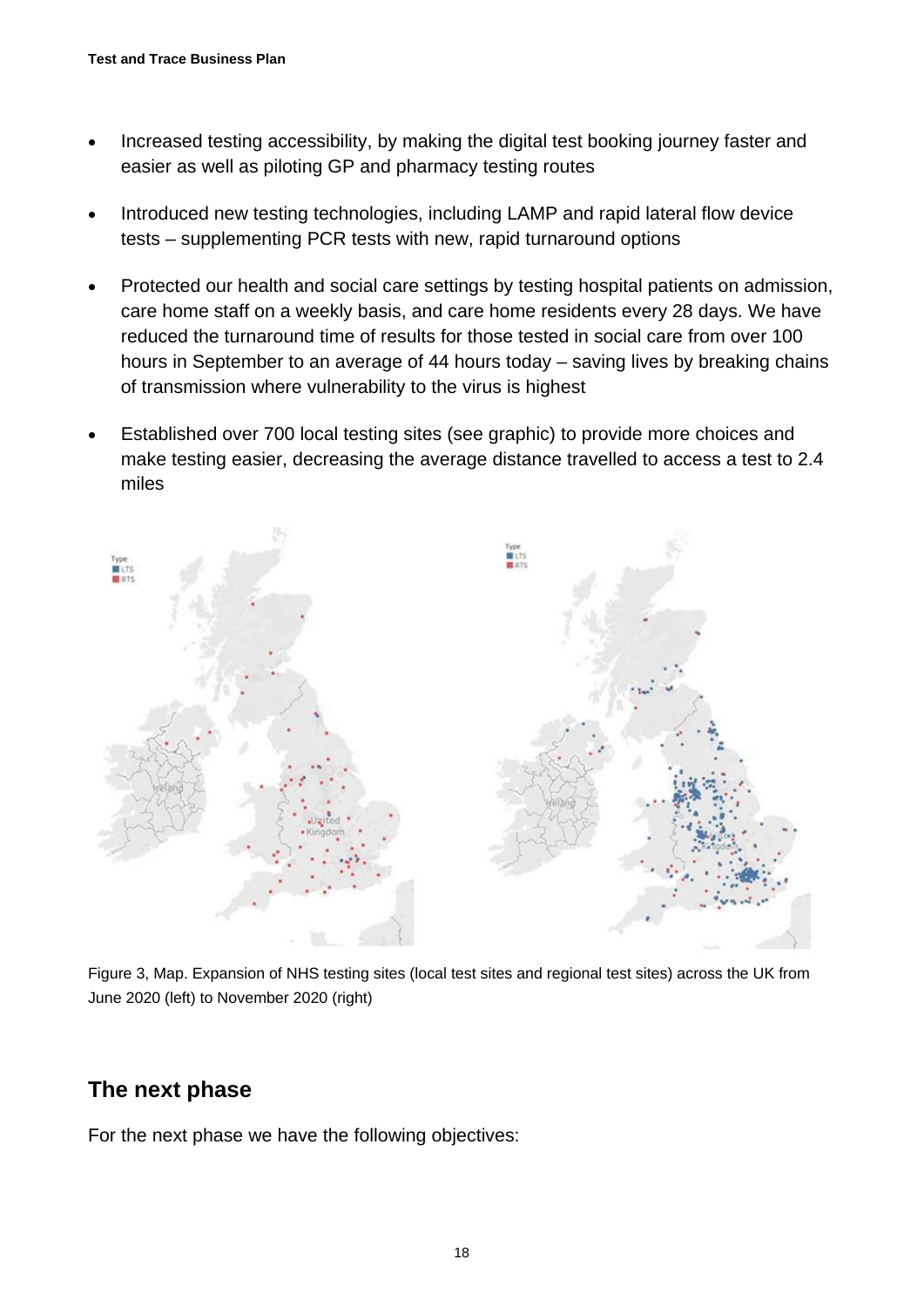#### **Further expand the scale of our testing programme**

- **Continue to expand our testing capacity**, including through rapid lateral flow devices, to increase the proportion of positive cases we find
- **Enable our largest employers, critical industries and the cultural and hospitality sectors** to run regular testing programmes
- **Support the rollout of community testing** in Tier 3 local authorities

#### **Ensure that people can access a test and get their results faster**

- **Make it easier to book a test, through improvements to the online and telephone** booking systems, taking account of differing access needs
- **Improve processes to reduce delivery times across all channels** through better sample flow, allowing seven-day collection of home tests and increasing test processing speeds through innovations such as unpacking and scanning during transit

#### **Increase the number of test sites**

• **Reduce the distance the majority of citizens need to travel to get a** test to within 1.5 miles or 30 mins for walk-up facilities

#### **Pilot new approaches for contacts of positive cases**

• **Pilot the offer of frequent rapid turnaround testing for contacts of positive cases** as an alternative to self-isolation

### **Case Study**

#### **Liverpool Mass Asymptomatic Serial Testing (MAST) pilot**

Liverpool was selected as the first pilot site for whole city testing within England. Residents were asked to take two lateral flow COVID-19 tests, a week apart. The pilot allowed us to identify people who do not have COVID-19 symptoms but who are infectious and could spread the infection to others unknowingly. This has enabled us to support those infectious people to self-isolate reducing the spread of the virus.

Results from the pilot will be published shortly.

Alongside the operational learnings from running a testing programme of this size, we have identified several insights: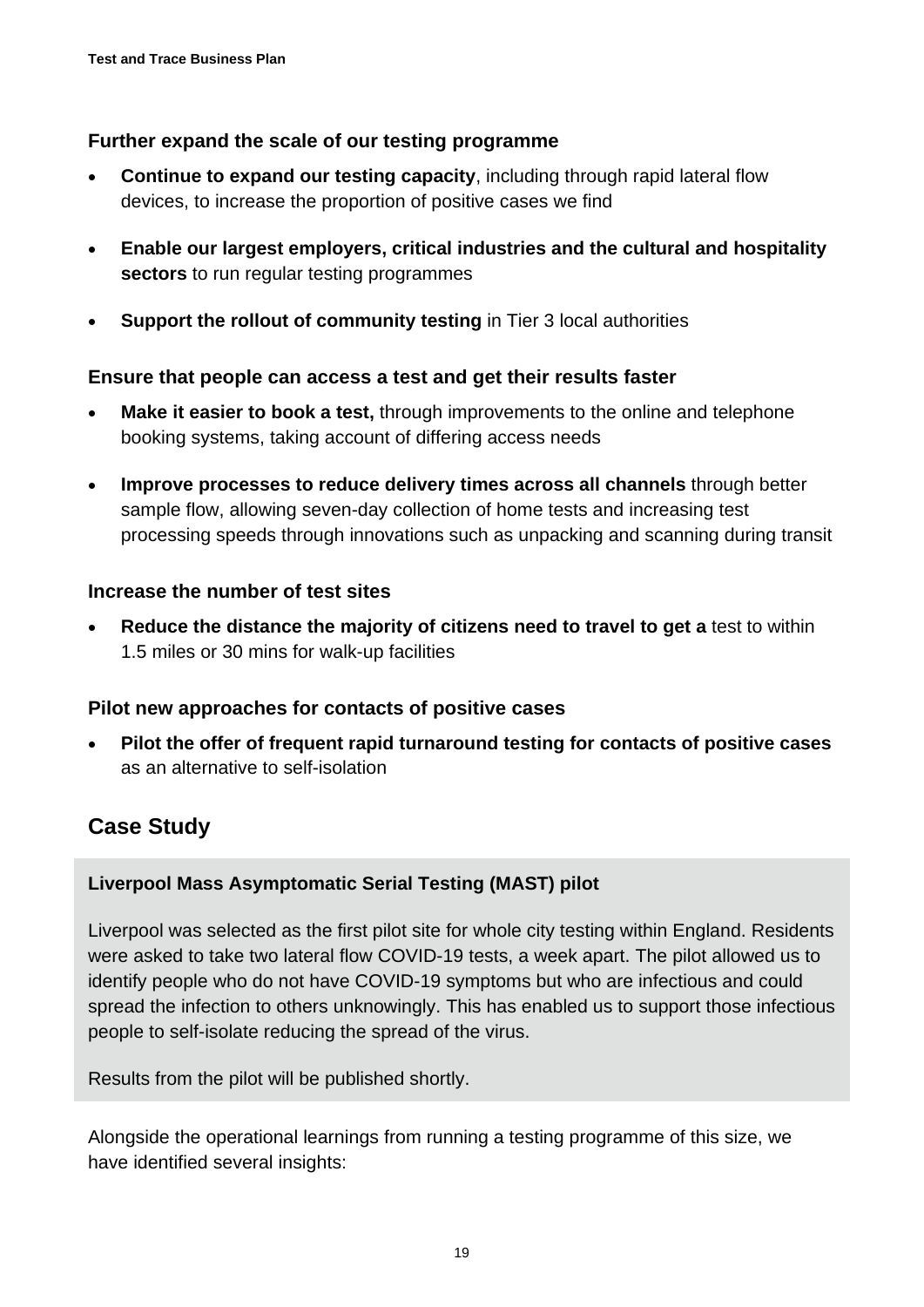- It is crucial that people understand the rationale for testing those who don't have symptoms: to find the hidden virus, stop it spreading and get the R number down
- It is important to explain at an early stage that tests will be delivered via courier and taken at home, as this was not always clearly understood
- Trusted local voices and leaders play a critical role in engaging with diverse communities
- Some people are more comfortable getting tests in familiar environments such as community centres and places of worship
- We need to engage with individuals at key moments in their everyday lives, such as at supermarkets, places of worship and doctors' surgeries

# **2. Contact tracing – Trace a greater proportion of cases and contacts, more quickly**

In July, we committed to increasing the proportion of contacts we identify and the speed at which we reach them so that, where necessary, people self-isolate promptly to stop the onward spread of the virus.

### **Our achievements to date**

Since our inception, we have:

- Rolled out the NHS COVID-19 app, which has been downloaded over 20 million times in England and Wales in the last three months. Since its launch, we have further improved its accuracy in identifying high-risk contacts and have ensured interoperability with Scotland, Northern Ireland, Jersey and Gibraltar
- Strengthened local contact tracing through 250 local tracing partnerships that use local intelligence and expertise to contact people who have tested positive – working with local authorities to ring-fence tracing capacity for the highest-prevalence areas, helping us to reach more people
- Reached a higher proportion of cases, currently reaching 85% of cases, up from 79% in July<sup>[5](#page-19-0)</sup>

<span id="page-19-0"></span><sup>&</sup>lt;sup>5</sup> 19-25<sup>th</sup> November, Weekly statistics for NHS Test and Trace (England) and coronavirus testing (UK)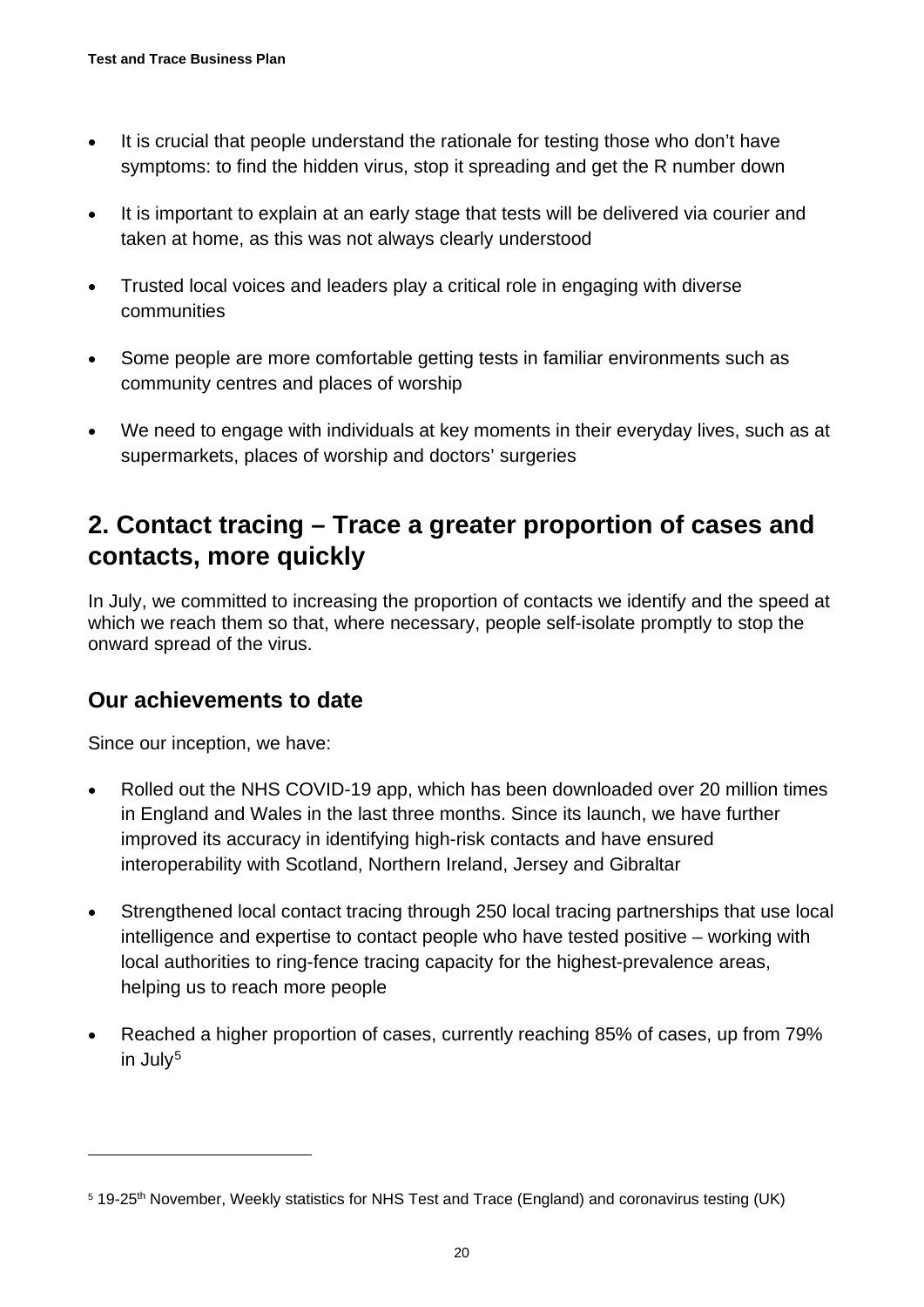- Improved the speed of contact tracing, reaching 75% of cases within 24 hours, up from 58% in the middle of October<sup>[6](#page-20-0)</sup>
- Scaled to meet substantially higher demand, with 35 times the number of cases, and 1[7](#page-20-1) times the number of contacts, entering the system now than in July<sup>7</sup>

### **The next phase**

In the coming months we will continue to improve our services in the following ways:

#### **Improve speed of contact tracing**

- **Expand and improve our contact tracing system** so that by the end of January we reach 90% of people who test positive and 85% of the contacts they name
- **Reach contacts faster, with by March ~80% notified within 72 hours of the person who tested positive booking a test** (for in-person tests) through improving our digital journey.[8](#page-20-2) Increased use of rapid tests may allow us to drive turnaround times even faster in future
- **Increase the speed of our contact tracing**, with the potential for rapid tests to start the process at an earlier point in the infection cycle – ensuring that those who need to self-isolate do so as early as possible

#### **Expand the role of local contract tracing**

- **Help set up local tracing partnerships** in up to 90% of upper tier and unitary local authorities by the end of December 2020
- **Further integrate local and national tracing** by providing data to local teams faster and providing extra surge capacity where demand is high

#### **Ensure a more seamless user journey**

**Make the journey easier, simpler and faster through allowing people who test** positive to register contacts online more easily, reducing unnecessary repeat calls, and speeding up call centre processes to reach people faster through new tools

<span id="page-20-0"></span><sup>&</sup>lt;sup>6</sup> 19-25<sup>th</sup> November, Weekly statistics for NHS Test and Trace (England) and coronavirus testing (UK)

<span id="page-20-1"></span><sup>&</sup>lt;sup>7</sup> 29 Oct - 25<sup>th</sup> November compared with 2-23rd July, Weekly statistics for NHS Test and Trace (England) and coronavirus testing (UK)

<span id="page-20-2"></span><sup>&</sup>lt;sup>8</sup> This metric refers to tests taken in person (through Regional, Mobile, or Local Test Sites). The R impact assessment quoted elsewhere n this document includes all channels (in-person, satellite, and home)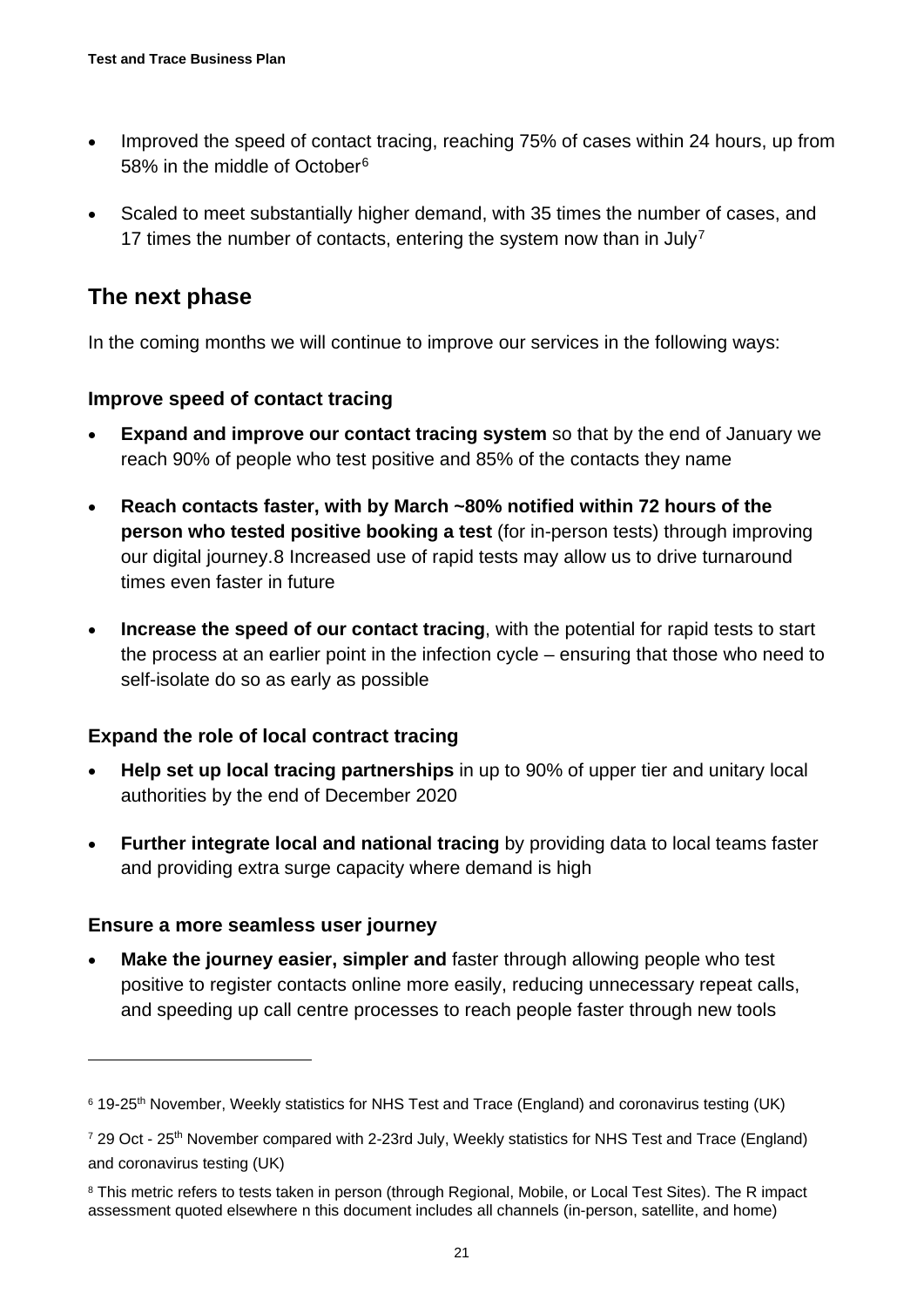**Improve our customer service function** to respond to complaints more efficiently

# **3. Supporting Isolation: ensure more people are supported, more effectively**

Effective self-isolation is a critical part of breaking chains of transmission. Those selfisolating do not pass on the virus when they otherwise may have done. We support people when they self-isolate, whether they have tested positive or are a contact of a confirmed case.

#### **Our achievements to date**

In July, we committed to doing more to help ensure that people self-isolate promptly and reliably when they need to do so. Since then, we have:

- Provided financial support for those self-isolating through the Test and Trace Support [Payment scheme.](https://www.gov.uk/government/publications/test-and-trace-support-payment-scheme-claiming-financial-support/claiming-financial-support-under-the-test-and-trace-support-payment-scheme) This allows eligible individuals asked to self-isolate by NHS Test and Trace, including those on a low income and those unable to work from home to access a payment of £500 from their local authority
- Increased non-financial support for those isolating, introducing support calls and texts to link people to local authority or volunteer support, plus local support
- Increased understanding of the importance of self-isolation, the new legal duty on individuals and employers, and the support available for people self-isolating

Initial data from a survey undertaken by NHS Test and Trace<sup>[9](#page-21-0)</sup> indicates that just over half of contacts responding said they did not leave the house at all during their self-isolation period. Of those who did leave the house, around two thirds said they did so on only one occasion, and around three quarters said they did not have close contact with other people.

Self-isolation is not easy. It affects people's lives and livelihoods, and we have taken steps to provide financial support and other forms of assistance. There is much more we need to do. From polling and other research, we know that people break self-isolation for a number of reasons, most frequently the three set out below:

- **Lack of understanding** of the permitted behaviours under self-isolation with over a third continuing to believe that outdoor activities, including exercise and recreation, are allowed
- **Lack of motivation,** particularly for contacts who do not have COVID-19 symptoms

<span id="page-21-0"></span><sup>&</sup>lt;sup>9</sup> To be published shortly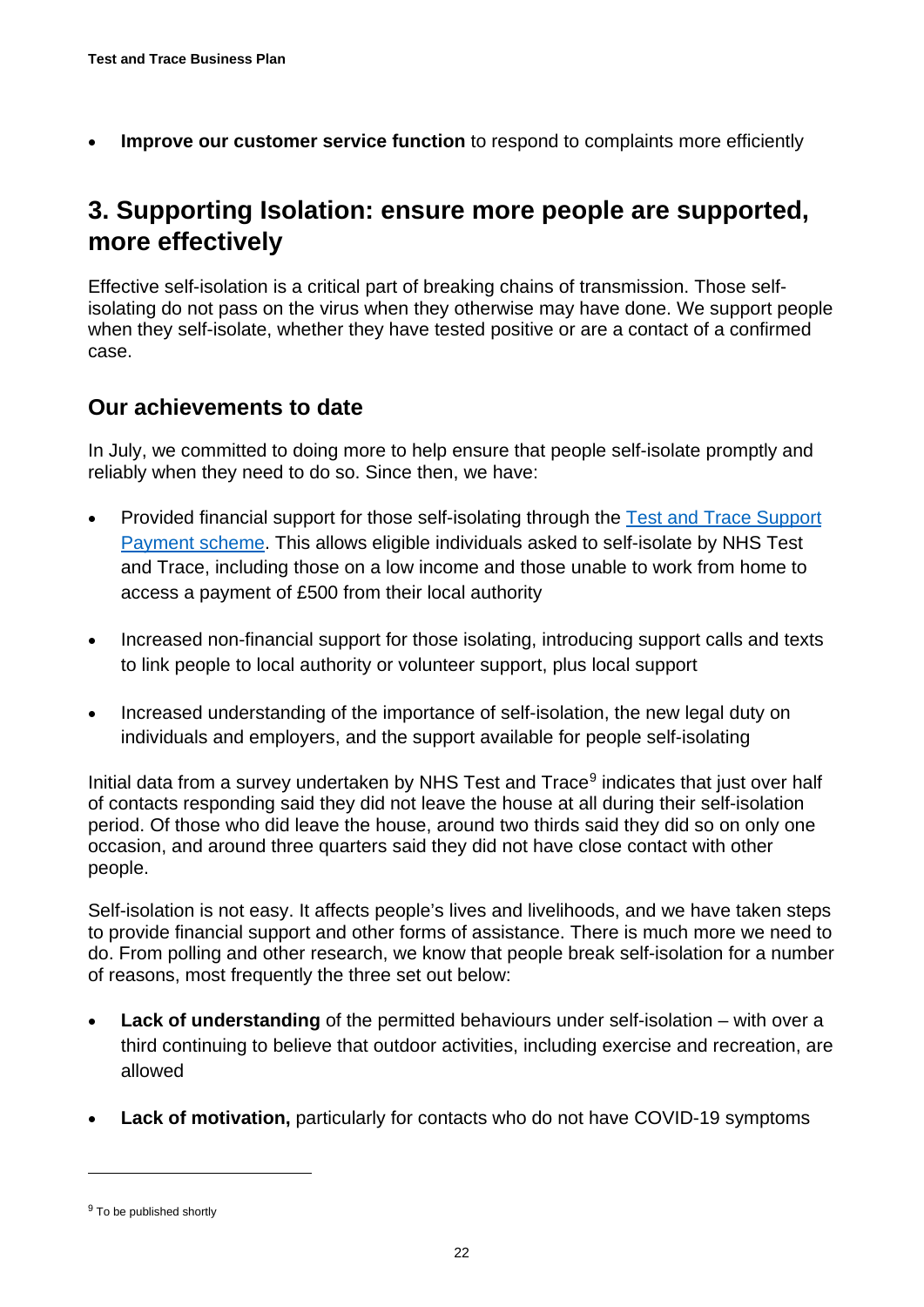**Lack of opportunity** to self-isolate because other basic needs (such as affording food or rent, or caring responsibilities) cannot be met

## **The next phase**

In the next phase, we have set ourselves the following objectives:

#### **Improve support for those self-isolating**

- **Make Test and Trace Support Payments available to those notified by the NHS COVID-19 app**, ensuring more people are able to access the support to successfully self-isolate
- **Help local authorities identify those needing support during self-isolation**, using follow-up calls to ask whether those self-isolating might need more support

#### **Improve our understanding of self-isolation**

• **Launch a new survey with the Office for National Statistics** to improve our understanding of how well people self-isolate and what drives compliance

#### **Ensure everyone understands why self-isolation matters**

• **Improve understanding of the need to self-isolate, and the support available to do so**, through marketing campaigns and collaboration with local authorities

#### **Take action against serious breaches**

• **Work with local authorities to take action** where employers are knowingly allowing people to work when they should be self-isolating

## **Case Study**

#### **A day in the life of a clinical caseworker, Dr Penelope Cream, Clinical Psychologist and NHS Test and Trace Team Leader, National COVID-19 Response**

Clinical caseworkers call people who have tested positive for COVID-19 to offer support, information, urgent assistance if required, and to ask about recent contacts so that they in turn can be told to self-isolate. It is a cascade of each community and each family helping every other person, set in motion by someone going for a swab test and then working with us to identify people at risk of infection. It's my job to support them in their work.

Recently we have been supporting first-year students just starting at university where they lack support networks. We also make referrals for urgent care when we identify that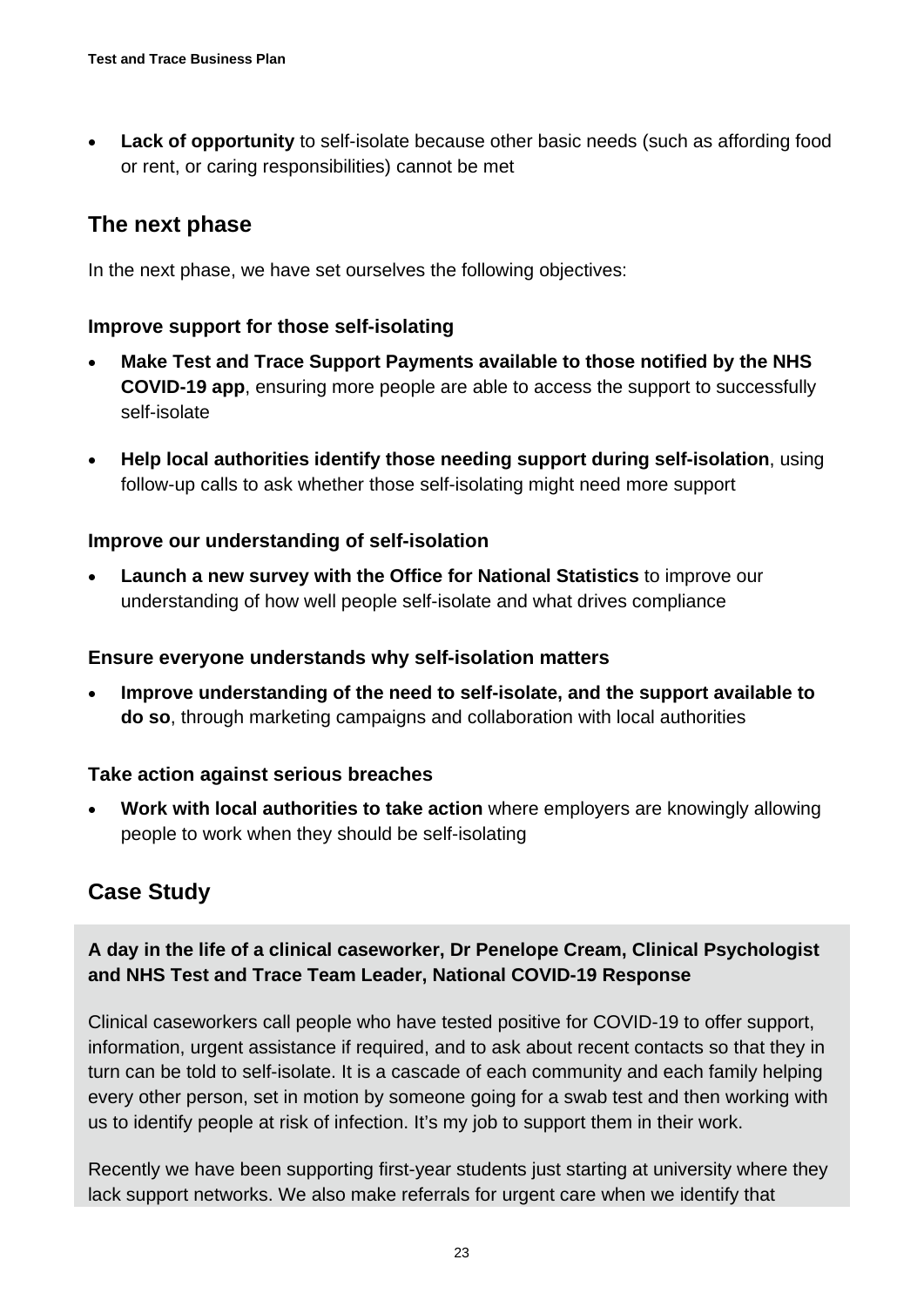someone is vulnerable: for example, an elderly person isolating alone at home with no access to food or medication; a person with a learning disability whose carers have to selfisolate; and refugees and people who are homeless. We speak to a very wide variety of people and offer help and advice to anyone who needs it.

We are dealing with emergencies, sometimes a bereavement. Sometimes we just give space and time to talk – which can make a huge difference to worried people at home on their own. Not all the calls are difficult, some are an absolute pleasure – and all are memorable. I think I can remember every single call I have made; the conversations stick with me as if I am with the person in their home for that brief but important time.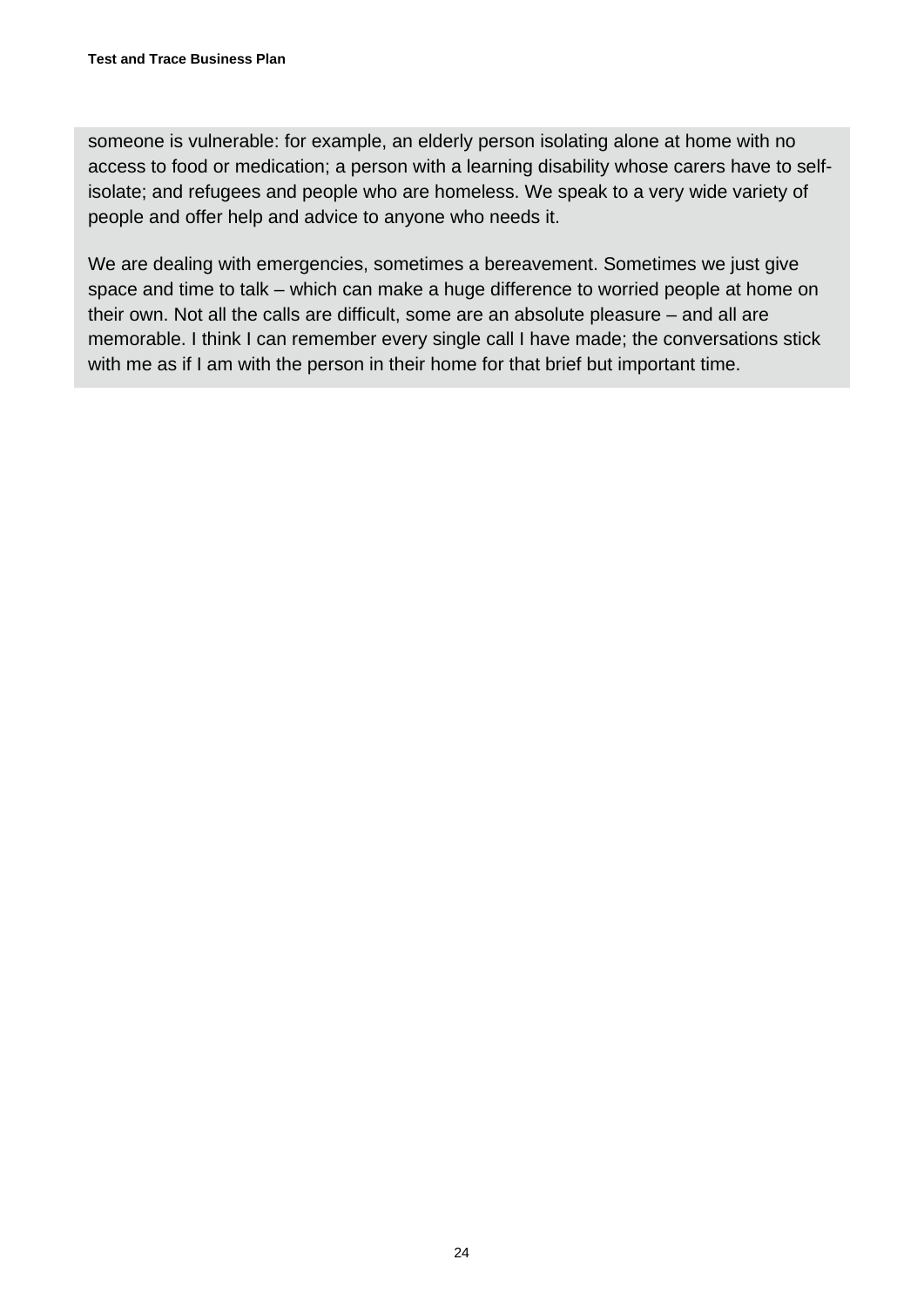# <span id="page-24-0"></span>**C. Improving the use of our data**

# **Objectives**

- **Provide insight and analysis as the pandemic changes**
- **Identify clusters more rapidly**
- **Increase use of app and QR codes**

Data, insights and analysis sit at the heart of our approach. We use data to help identify outbreaks and prevent onward transmission. Our epidemiological and analytical expertise support decision-making. And we are committed to a transparent approach to the assessments and analysis we undertake.

The Joint Biosecurity Centre provides evidence-based, objective analysis, assessment and advice to inform the local and national response, including action on testing, contact tracing and local outbreak management in England. It also develops assessments of the risks to UK public health from inbound international travel and advice on the COVID-19 alert levels.

With Public Health England, we conduct surveillance testing, monitoring and reporting on the pandemic, including COVID-19 prevalence at local and regional levels. We gain insight from our expanding testing programme, contact tracing, the app and other sources, and use it to target interventions accordingly.

# **Achievements to date**

Since our inception, we have, in partnership with Public Health England:

- **Improved our modelling and evaluation capability**, using data and analysis to understand the impact of the different interventions used. Key achievements include our nowcasting and forecasting capabilities to estimate the prevalence of COVID-19 and understand its patterns of transmission across the country. We are working with the UK's leading experts across organisations, including through our establishment of a Data Science Advisory Board and our partnership with the Turing Institute
- **Used data to identify clusters of infection**, bringing together data from testing, enhanced contact tracing and epidemiological surveillance to identify multiple new cases linked to a common setting. This enables us to respond faster and prevent clusters from becoming outbreaks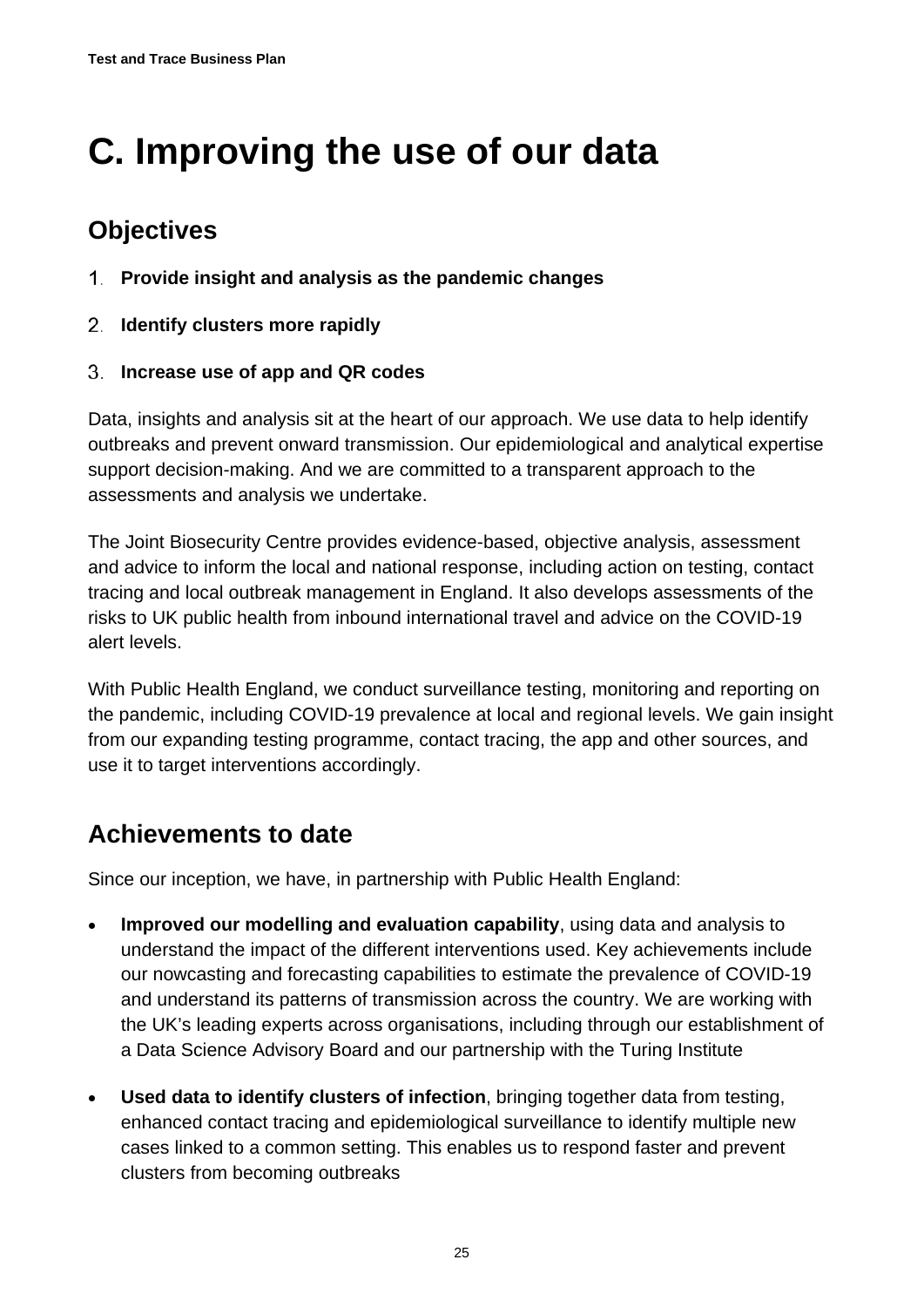- **Worked with the Office for National Statistics (ONS) and other partners to provide disease surveillance and analysis**, including monitoring case rates, hospitalisations and syndromic surveillance indicators. We have also integrated other respiratory viruses into surveillance of hospital admissions; monitored excess mortality; created "HOSTED", a surveillance dataset providing new insights into household transmission; and improved our understanding of COVID-19, including its prevalence in children and young people
- **Published weekly statistics on our performance**, setting high standards of transparency in our publication of a wide range of performance metrics, including numbers tested, test turnaround times and contact tracing successes. We also publish a range of further daily and weekly data on testing and the prevalence of the virus in conjunction with Public Health England on gov.uk so that it is available for the general public, and provide local authorities with additional daily data to help them understand the picture in their local area
- **Developed and published a methodology to assess the risk of inbound international travel** from over 250 countries, territories and islands, which has been endorsed by the UK's four Chief Medical Officers. Informed borders policy by bringing together indicators relating to prevalence, incidence, health system strain and local measure in place, among others

# **The next phase**

We have ambitious plans to do even more with data in this next phase, set out below:

## **Use high quality insight, modelling and analysis to inform local and national action to stop the spread of the virus**

- Use wastewater analysis and data from the NHS COVID-19 app and other sources to provide more rapid and accurate information on potential local outbreaks
- Share data faster, and more widely and easily, with local authorities and the devolved administrations to help target testing and outbreak management
- Make more of our work publicly available, including the codes we use to analyse various data sets
- Move to a single cloud platform to host NHS Test and Trace applications reliably, securely and at scale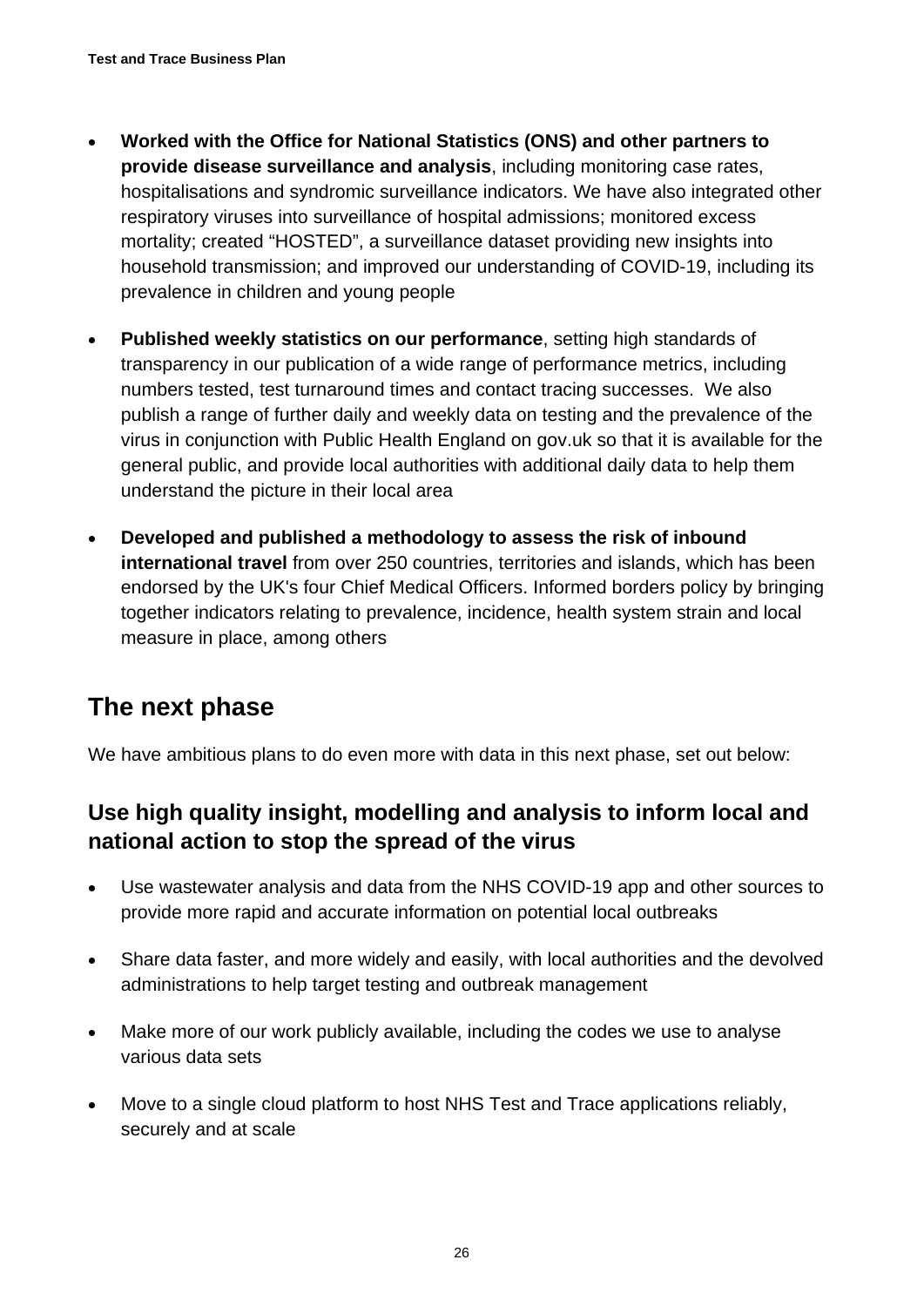## **Identify clusters of new infections more rapidly and notify those who may have been exposed**

- Provide further data and support to local Health Protection Teams and local authorities to identify clusters and high-risk events as close to real time as possible
- Increase our use of staff, customer and visitor logbooks and app check-in data to warn and inform people who have been to locations linked to multiple cases, enabling them to adjust their behaviour to reduce transmission

## **Continue to promote widespread adoption and use of the NHS COVID-19 app and QR code system**

- Continue to promote uptake and usage of the NHS COVID-19 app
- Share with the public how the app is being used and how aggregated app data helps break transmission – such as helping local authorities to target testing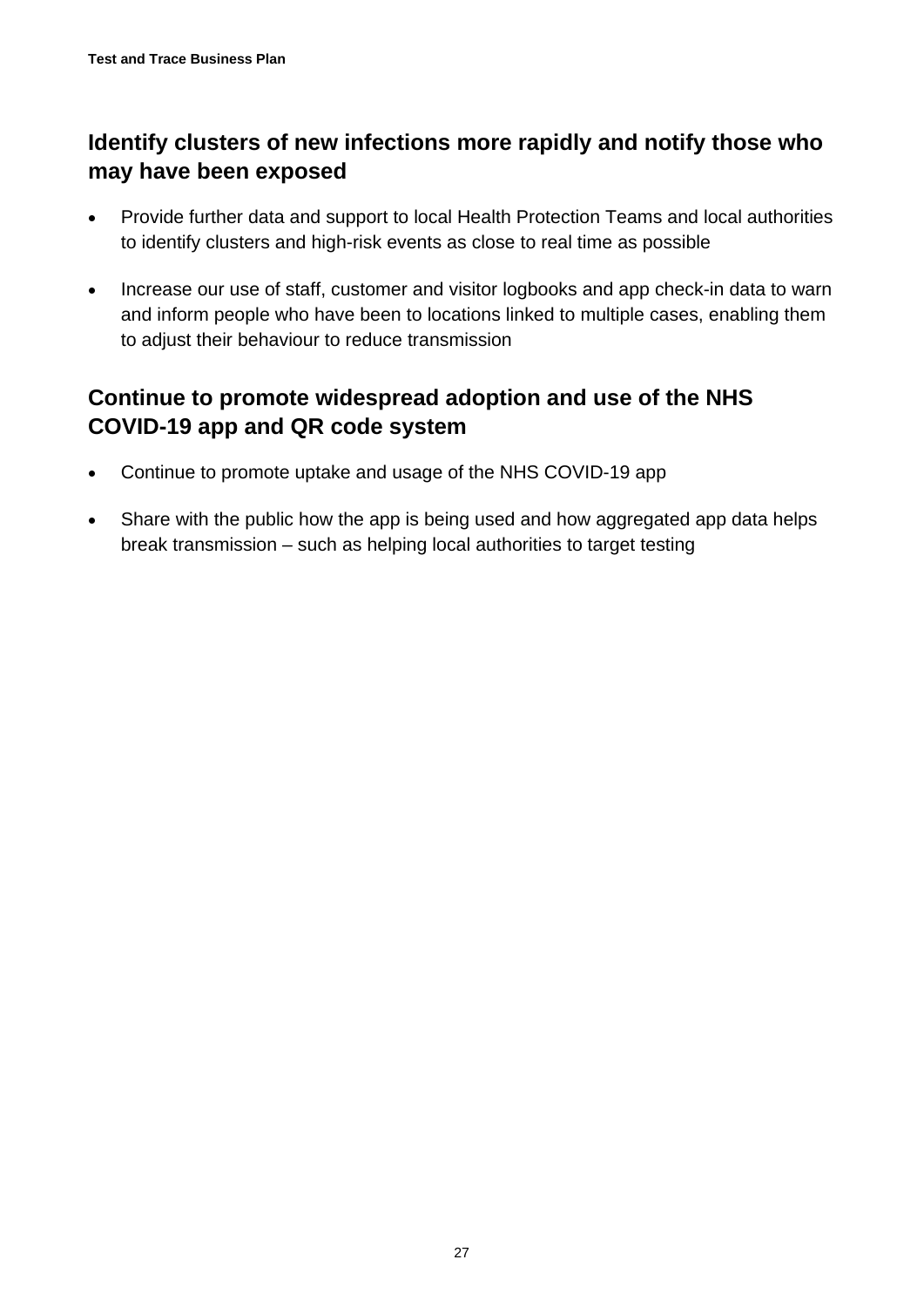# <span id="page-27-0"></span>**D. Offering an excellent service to the public**

Our goal is to **increase public awareness of NHS Test and Trace and how it helps to suppress the virus**. All successful services put the user at the centre and make it easy and convenient to access services. Understanding and engagement matter – it's crucial that we work with the public to incentivise the right behaviours.

# **Objectives**

Our three objectives are:

- **Explain clearly and concisely what we stand for and why we matter**
- **Empower the public to help shape continuous improvement in our services**
- **Engage the public and widen participation**

# **Our achievements to date**

Since our inception, we have done significant work on these objectives – in particular, we have:

- **Made information about COVID-19 and our service widely available**, including through publishing weekly performance statistics and by creating a free online library of marketing and social media materials for local government and community groups to use to share guidance about COVID-19. We have also been working closely with local and national partners such as sports clubs and retailers to encourage people to protect their loved ones by getting a test if they feel unwell and self-isolating when necessary
- **Carried out targeted community engagement, working to make our service more inclusive**. This has included: working with community groups, voluntary sector organisations and multi-faith forums to help promote the service; adapting guidance and public health marketing to offer advice for people to celebrate and enjoy cultural and religious events safely; and making testing available in more settings, including hostels for rough sleepers
- **Developed new routes for more people to access our services**, including through making swab kits available to Directors of Public Health in areas of high prevalence, providing additional testing to groups at high risk or with a lower take-up of testing,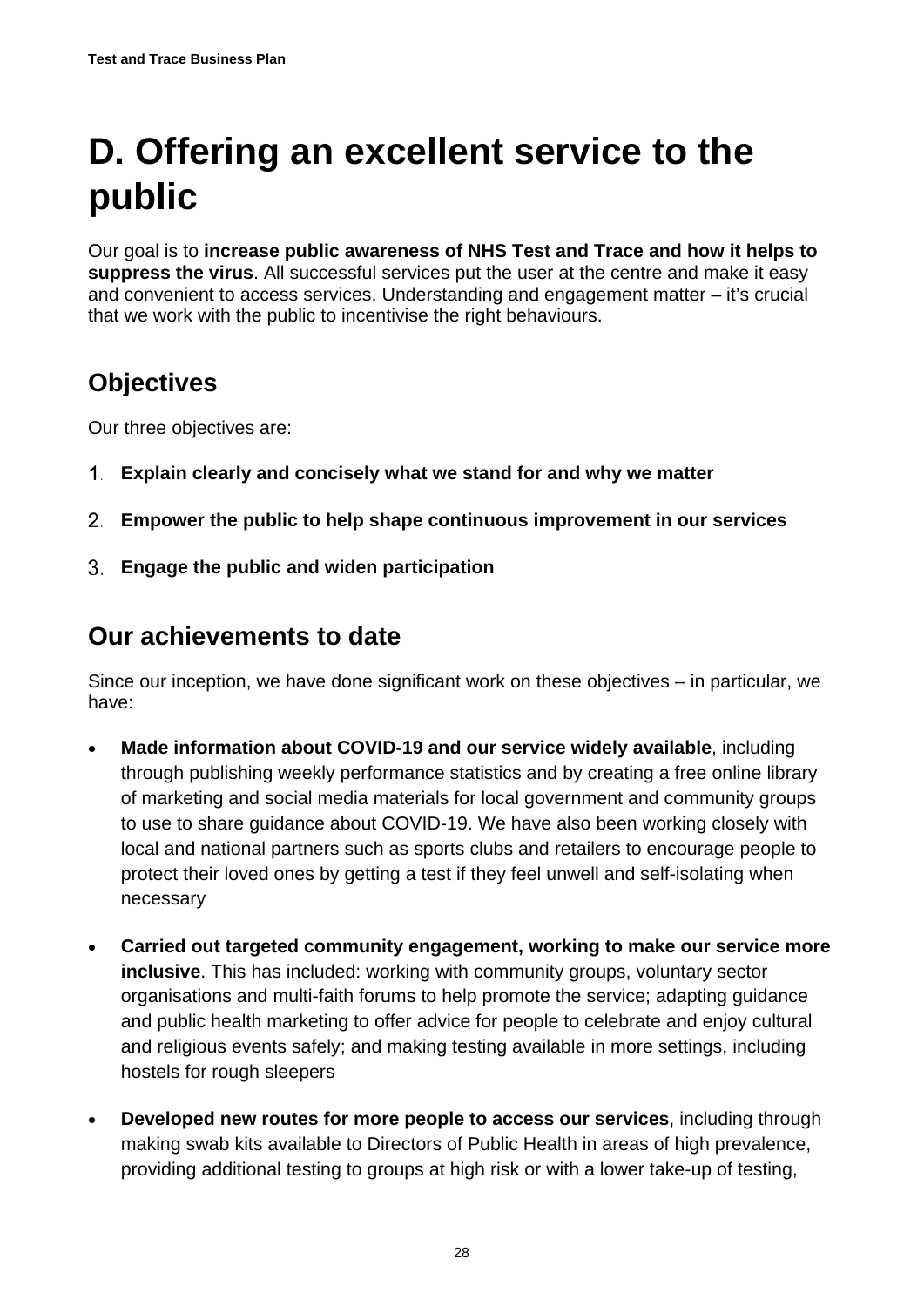carrying out door-to-door testing, and piloting testing at GPs, pharmacies and places of worship

- **Improved access for people with disabilities**, including through step-free access at test sites, video instructions on test booking portals, digital journeys that are compatible with screen readers, simplified home testing, guidance and information in BSL and braille, and making the app compatible with Web Content Accessibility Guidelines 2.1 AA standard
- **Developed guidance and information in 10 languages**, introduced translation on the 119 test booking service and in the contact tracing service, and made the NHS COVID-19 app available in 12 languages

# **The next phase**

We will continue to work with the public and build trust in what we do and how we do it:

### **Show people how they can use Test and Trace to reduce risk in their community**

- **Create simple and compelling information to help people understand their risk** and how our services can help them, their families and friends reduce the impact of the virus
- **Continue to work with trusted voices locally and nationally to increase the reach of our services**, especially among those in disadvantaged and seldom heard groups. This includes drawing on more community partnerships and working with well-known doctors, social media influencers and local radio stations to deliver key messaging
- **Translate more guidance nationally**, reducing the need for local authorities to translate locally
- **Develop accessible advice and support**, specifically for people living in multigenerational and overcrowded households

#### **Empower the public to help us make our service better**

- **Set up a Citizens Advisory Board to work with us on some of the most challenging policy questions**. Create meaningful public policy dialogue, especially with underrepresented groups
- **Make our policy and design decisions more transparent,** including our equality impact assessments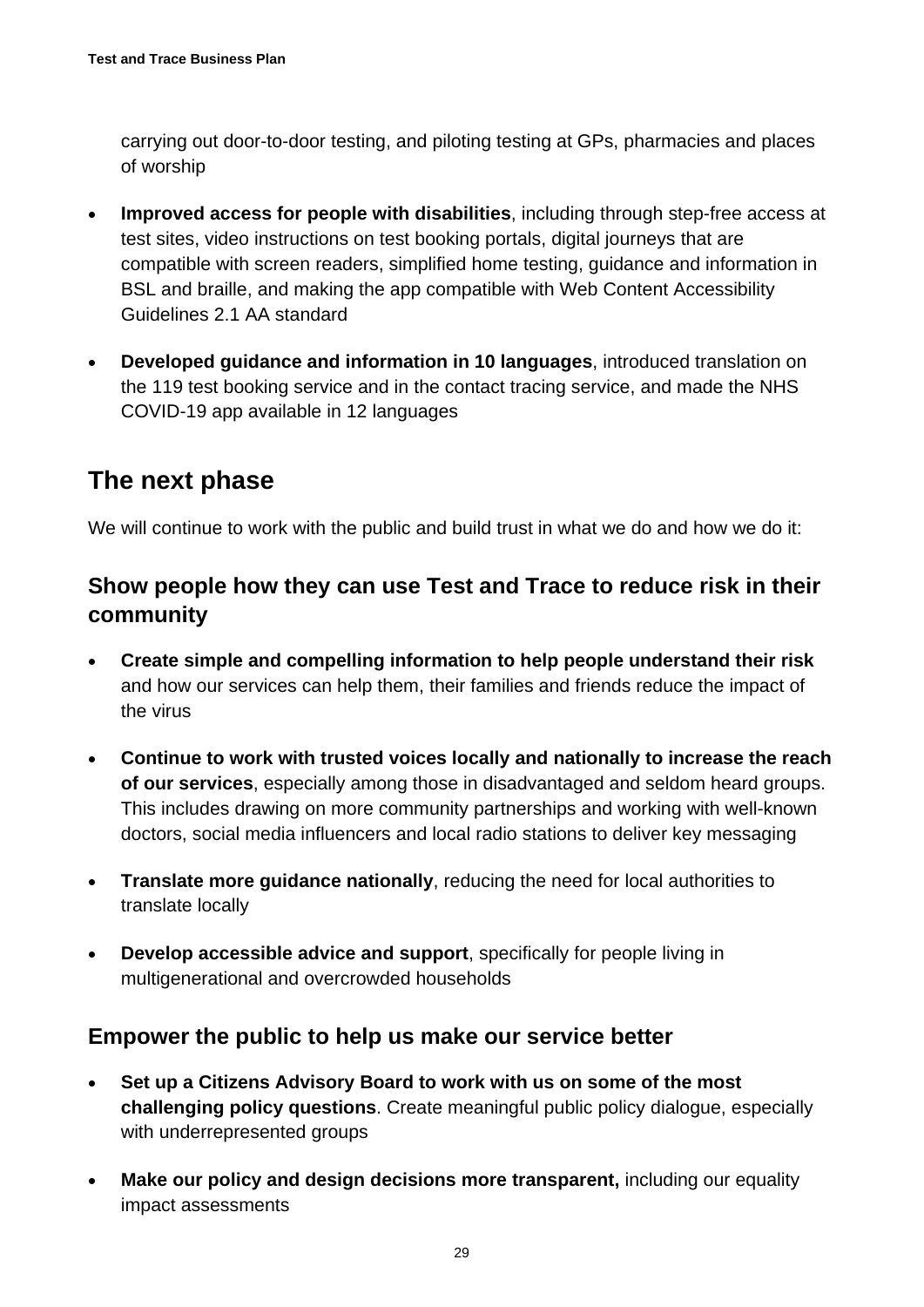### **Make it easier to use our services**

- **Make our user experience simpler, easier and more convenient**, including through extensive user research and testing and piloting new ideas, with partners such as seldom heard groups and advocacy organisations
- **Work with citizens to better understand how to support them to make choices that help keep them and others safe** – including through using testing registration processes to provide guidance on contact tracing and self-isolation so that users get the information they need, when and where they need it most

# **Case Study**

#### **Royal National Institute of Blind People co-pilot on home testing kits**

As part of NHS Test and Trace's ambition to make testing accessible to all, we partnered with the Royal National Institute of Blind People to co-design an accessibility trial. The aim was to understand and improve the end-to-end experience of the current service, from ordering a kit to receiving a result.

We conducted 42 interviews with blind and partially sighted people, including an observation of the participants performing the test.

What we learned from the trial led to substantial improvements, which are now being tested for implementation:

- **Live video assistance** to connect a user with a volunteer who can assist with taking the test
- **Easy-to-assemble boxes** to return home testing kits in a safe manner
- **Text-only, large-print and audio instructions** available via a new Equality Diversity & Inclusion (EDI) platform which will be accessible on GOV.UK
- **A simpler, easier digital journey** reducing the time taken from developing symptoms to self-isolating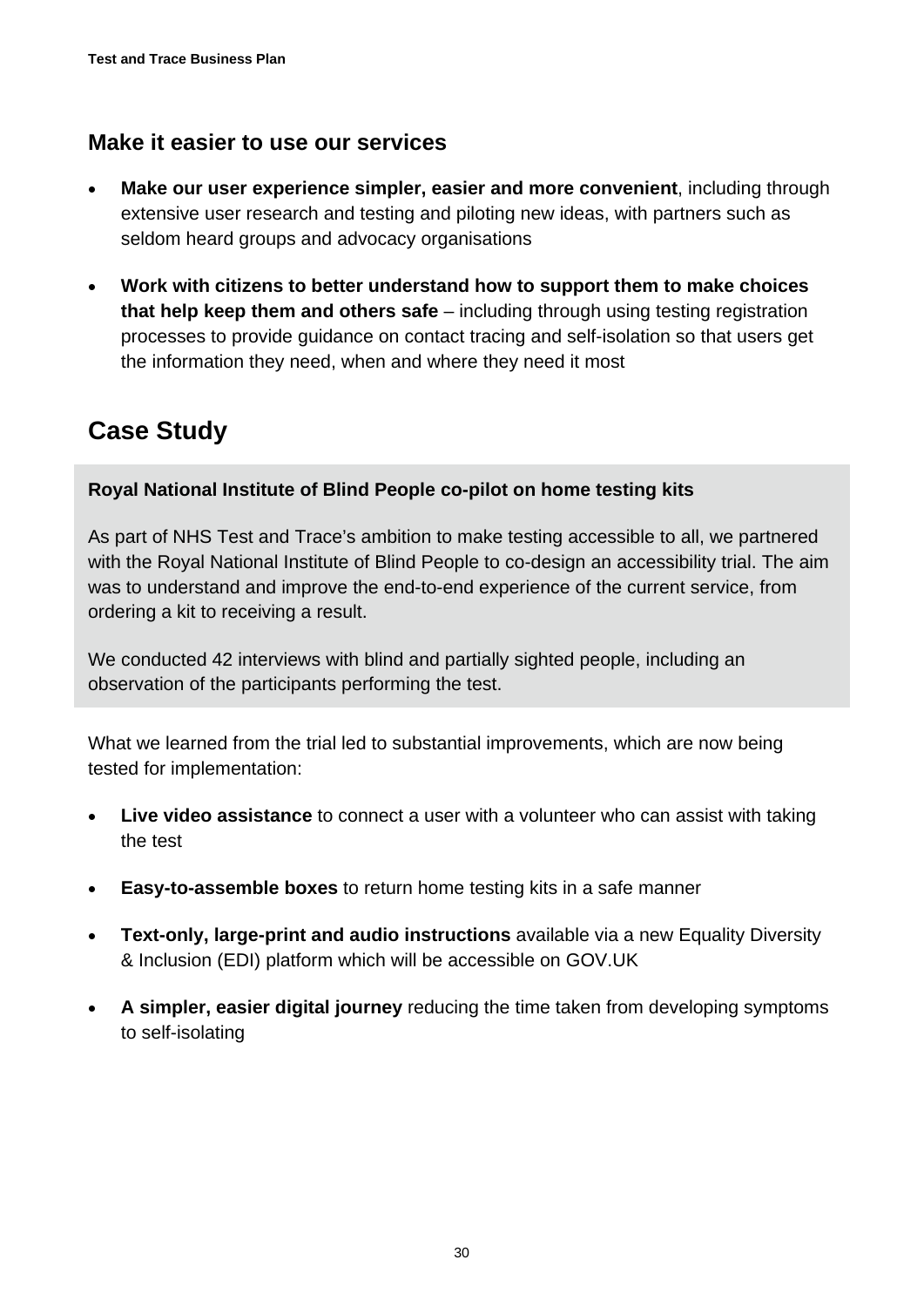# <span id="page-30-0"></span>**Towards the National Institute for Health Protection (NIHP)**

NHS Test and Trace strategy is backed by an additional £7 billion for its contribution to the Government's winter objectives – controlling the rate of reproduction, reducing the spread of the infection, and saving lives. This includes support for increased testing, including community testing, new technologies and ongoing improvements to tracing, and takes the overall funding provided for NHS Test and Trace this financial year to £22 billion.

This is a substantial funding allocation for a necessary part of the response to the pandemic. The vast majority of this is for testing and reflects the scale of testing that is happening in the UK. We understand the responsibility that comes with it, at a time where pressure on the economy is substantial. As a programme, we are committed to achieving value for money, publishing our expenditure in line with current requirements, and delivering the greatest impact on virus transmission that we can, through all the actions we take.

Our work builds on 'teams of teams' of local authorities and Directors of Public Health, the NHS, Public Health England, and public, private and not-for-profit sector partners. We will continue to learn and evolve, embracing innovation, such as the new technologies and diagnostics that will help all of us back towards a more normal way of life. As the Government prepares to roll out a vaccine we will work closely with the vaccine deployment team to ensure that our work is aligned with, and supportive of, rapid, mass vaccination.

Beyond COVID-19, we have an ambition to significantly improve early detection of disease more broadly. The significant expansion of our diagnostics capacity and capabilities since the start of the pandemic provides a unique opportunity to transform how we address disease in this country long-term. We see an expanded role for innovative and accessible diagnostic tools to identify and respond to disease earlier – and will always be looking out for new methods to reduce and eliminate unnecessary illness.

The people of the UK have adapted with creativity and compassion to the demands COVID-19 has placed on us all. The threat is a collective one; the responsibility to keep everyone safe is one everyone shares. If, as restrictions are lifted, everyone chooses to act cautiously and in line with the revised guidance, R will remain low, the rate of transmission will decline further, and more restrictions can be lifted. We are focused on delivering the improvements to NHS Test and Trace, laid out above, in order to save lives and avoid costly restrictions.

This means that everyone must do their part:

- Adhere to the 'Hands. Face. Space.' rules
- Get a test if they display symptoms of COVID-19
- Self-isolate for the required period if instructed to by NHS Test and Trace